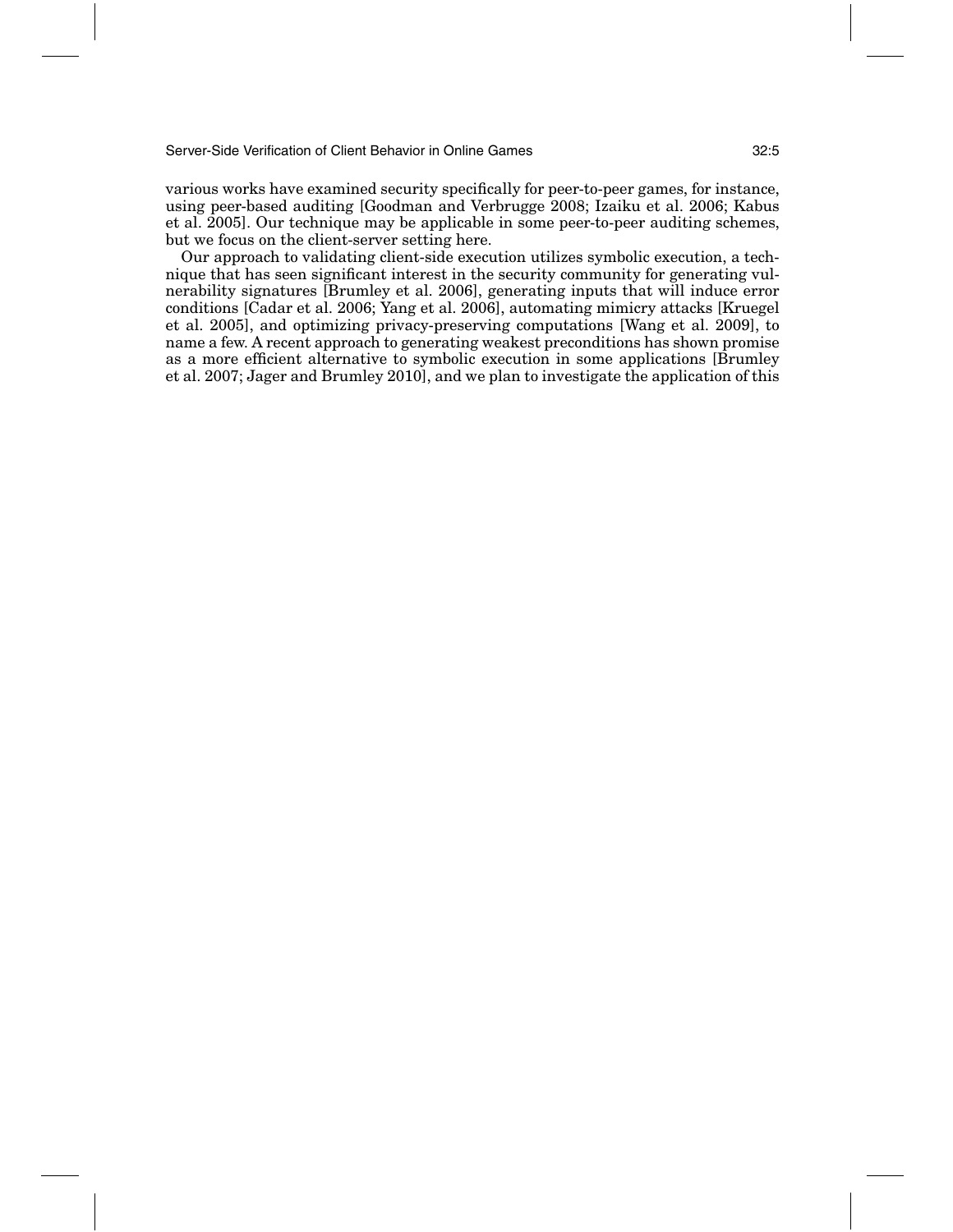is this information that a game client would typically send today and that we permit the client to omit in our approach.

Due to the scope of what it tries to detect, however, our technique has some limitations that are immediately evident. First, our technique will not detect cheats that are permitted by the sanctioned client software due to bugs. Second, modifications to the game client that do not change its behavior as seen at the server will go unnoticed by our technique. For example, any action that is possible to perform will be accepted, and so cheating by modifying the client program to make difficult (but possible) actions easy will go undetected. Put in a more positive light, however, this means that our technique has no false alarms, assuming that symbolic execution successfully explores all paths through the client. As another example, a client modification that discloses information to the player that should be hidden, e.g., such as a common cheat that uncovers parts of the game map that should be obscured, will go unnoticed by our technique. In the limit, a player could write his own version of the game client from scratch and still go undetected, provided that the behaviors it emits, as witnessed by the server, are a subset of those that the sanctioned client software could emit.

## **4. OUR APPROACH**

Our detection mechanism analyzes client output (as seen by the game server) and determines whether that output could in fact have been produced by a valid game client. Toward that end, a key step of our approach is to profile the game client's source code using symbolic execution and then use the results in our analysis of observed client outputs. We begin with a summary of symbolic execution in Section 4.1, and then discuss its application in our context in Sections 4.2–4.6. The symbolic execution engine that we use in our work is KLEE [Cadar et al. 2008], with some modifications to make it more suitable for our task.

Before we continue, we clarify our use of certain terminology. Below, when we refer to a *valid* client, we mean a client that faithfully executes a sanctioned game-client program (and does not interfere with its behavior). Values or messages are then valid if they could have been emitted by a valid game client.

### **4.1. Symbolic Execution**

Symbolic execution is a way of "executing" a program while exploring all execution paths, for example, to find bugs in the program. Symbolic execution works by executing the software with its initial inputs specially marked so they are allowed to be "anything"; the memory regions of the input are marked as symbolic and are not given any initial value. The program is executed step-by-step, building constraints on the symbolic variables based on the program's operations on those variables. For example, if the program sets  $a \leftarrow b + c$ , where a, b, and c are all marked as symbolic, then after the operation, there will be a new logical constraint on the value of *a* that states that it must equal the sum of *b* and *c*. When the program conditionally branches on a symbolic value, execution forks and both program branches are followed, with the true branch forming a constraint that the symbolic value evaluates to true and the false branch forming the opposite constraint. Using this strategy, symbolic execution attempts to follow each possible code path in the target program, building a constraint that must hold on execution of that path.

Symbolic execution can help locate software bugs by providing constraints that enable a constraint solver (KLEE uses STP [Ganesh and Dill 2007]) to generate concrete inputs that cause errors to occur. For example, if execution reaches an error condition (or a state thought to be "impossible"), then a constraint solver can use the constraints associated with that path to solve for a concrete input value which triggers the error

ACM Transactions on Information and System Security, Vol. 14, No. 4, Article 32, Publication date: December 2011.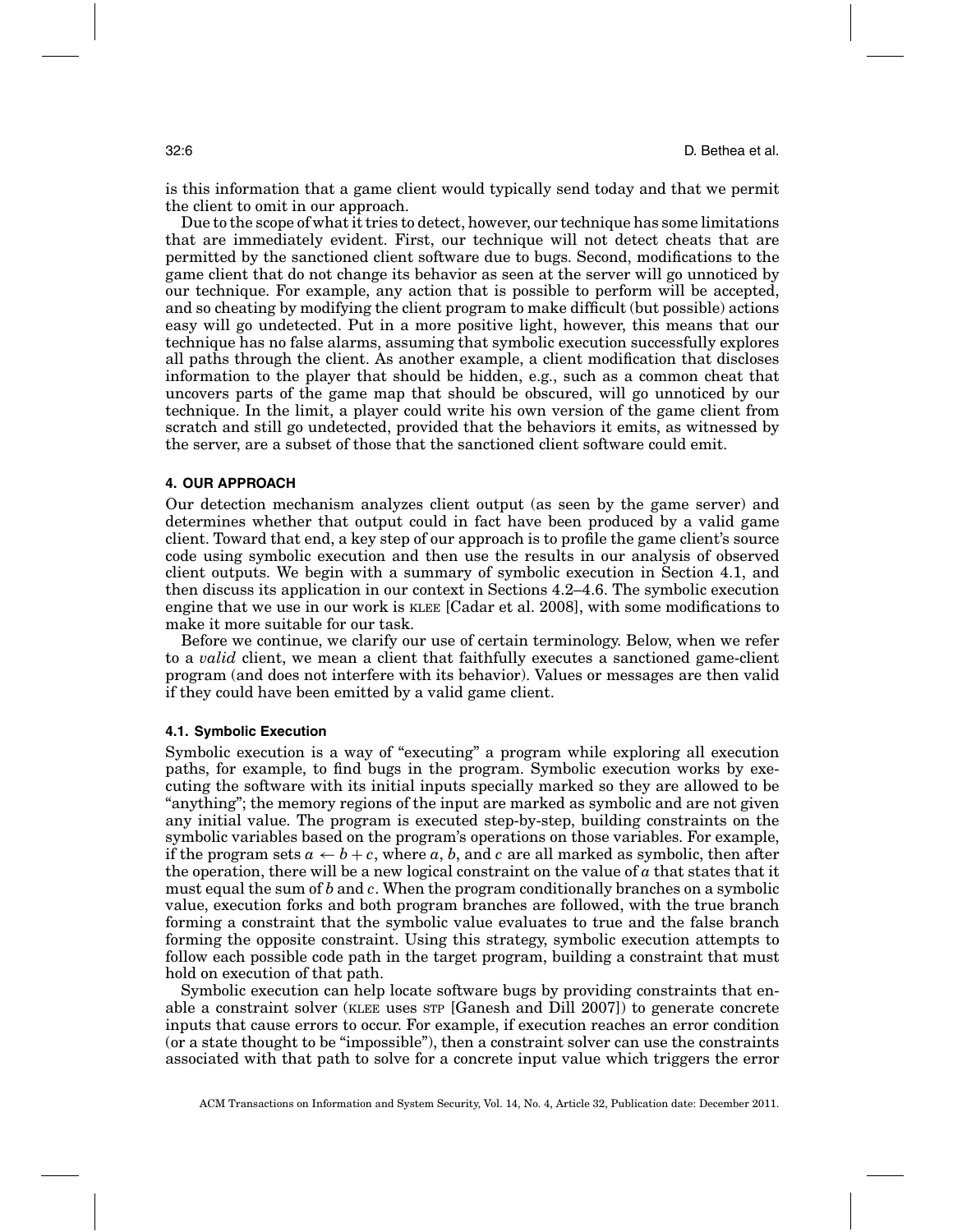|                               | 100: $loc \leftarrow 0$ ;                |                | 200: $prev\_loc \leftarrow$ symbolic;         |
|-------------------------------|------------------------------------------|----------------|-----------------------------------------------|
| 101:                          |                                          |                | 201: $loc \leftarrow prev\_loc$ ;             |
|                               | $102$ : while true do                    |                | $202:$ while true do                          |
|                               | 103: $key \leftarrow \text{readkey}()$ : | 203:           | $key \leftarrow$ symbolic;                    |
|                               | 104: if $key = ESC$ then                 |                | 204: if $key = ESC$ then                      |
|                               | $105:$ endgame();                        |                | $205:$ endgame();                             |
|                               | 106: else if $key = \Uparrow$ then       | 206:           | else if $key = \Uparrow$ then                 |
|                               | 107: $loc \leftarrow loc + 1$ ;          |                | 207: $loc \leftarrow loc + 1$ ;               |
|                               | 108: else if $key = \mathcal{V}$ then    | 208:           | else if $key = \mathcal{V}$ then              |
|                               | 109: $loc \leftarrow loc - 1$ ;          |                | 209: $loc \leftarrow loc - 1$ ;               |
|                               | $110:$ end if                            | 210:           | end if                                        |
|                               | 111: sendlocation $(loc);$               | 211:           | breakpoint;                                   |
| $112:$ end while              |                                          | 212: end while |                                               |
| (a) A toy game client $\dots$ |                                          |                | $(b) \ldots$ instrumented to run symbolically |

Fig. 1. Example game client.

condition. Having a concrete input that reliably reproduces an error is a great help when trying to correct the bug in the source code.

# **4.2. Generating Constraints**

The first step of our technique is identifying the main event loop of the game client and all of its associated client state, which should include any global memory, memory that is a function of the client input, and memory that holds data received from the network. These state variables are then provided to the symbolic execution tool, which is used to generate a constraint for each path through the loop in a single round. These constraints are thus referred to as *round constraints*.

For example, consider the toy game client in Figure 1(a). This client reads a keystroke from the user and either increments or decrements the value of the location variable *loc* based on this key. The new location value is then sent to the server, and the client loops to read a new key from the user. Although this example is a toy, one can imagine it forming the basis for a *Pong* client.

To prepare for symbolic execution, we modify the program slightly, as shown in Figure 1(b). First, we initialize the variable *key* not with a concrete input value read from the user (line 103) but instead as an unconstrained symbolic variable (line 203). We then replace the instruction to send output to the server (line 111) with a breakpoint in the symbolic execution (line 211). Finally, we create a new symbolic state variable, *pre*v *loc* (line 200), which will represent the game state up to this point in the execution. The state variable *loc* will be initialized to this previous state (line 201).

Symbolically executing one loop iteration of this modified program, we see that there are four possible paths that the client could take in any given round. In the first possible path, *key* is ESC, and the game ends. Note that this branch never reaches the breakpoint. The second and third possible paths are taken when *key* is equal to ↑ and ↓, respectively. The final path is taken when *key* is none of the aforementioned keys. These last three paths all terminate at the breakpoint.

Via symbolic execution, the verifier can obtain the constraints for all symbolic variables at the time each path reached the breakpoint. Because we artificially created *pre*v *loc* during the instrumentation phase, it remains an unconstrained symbolic variable in all three cases. The state variable *loc*, however, is constrained differently on each of the three paths. In the case when  $key$  is equal to  $\uparrow$ , symbolic execution reports  $loc = prevLoc + 1$  as the only constraint on *loc*. When *key* is equal to  $\downarrow$ , the constraint is that  $loc = prevLoc - 1$ . And when key is not  $\uparrow, \downarrow$ , or ESC, the constraint is that  $loc = prevLoc.$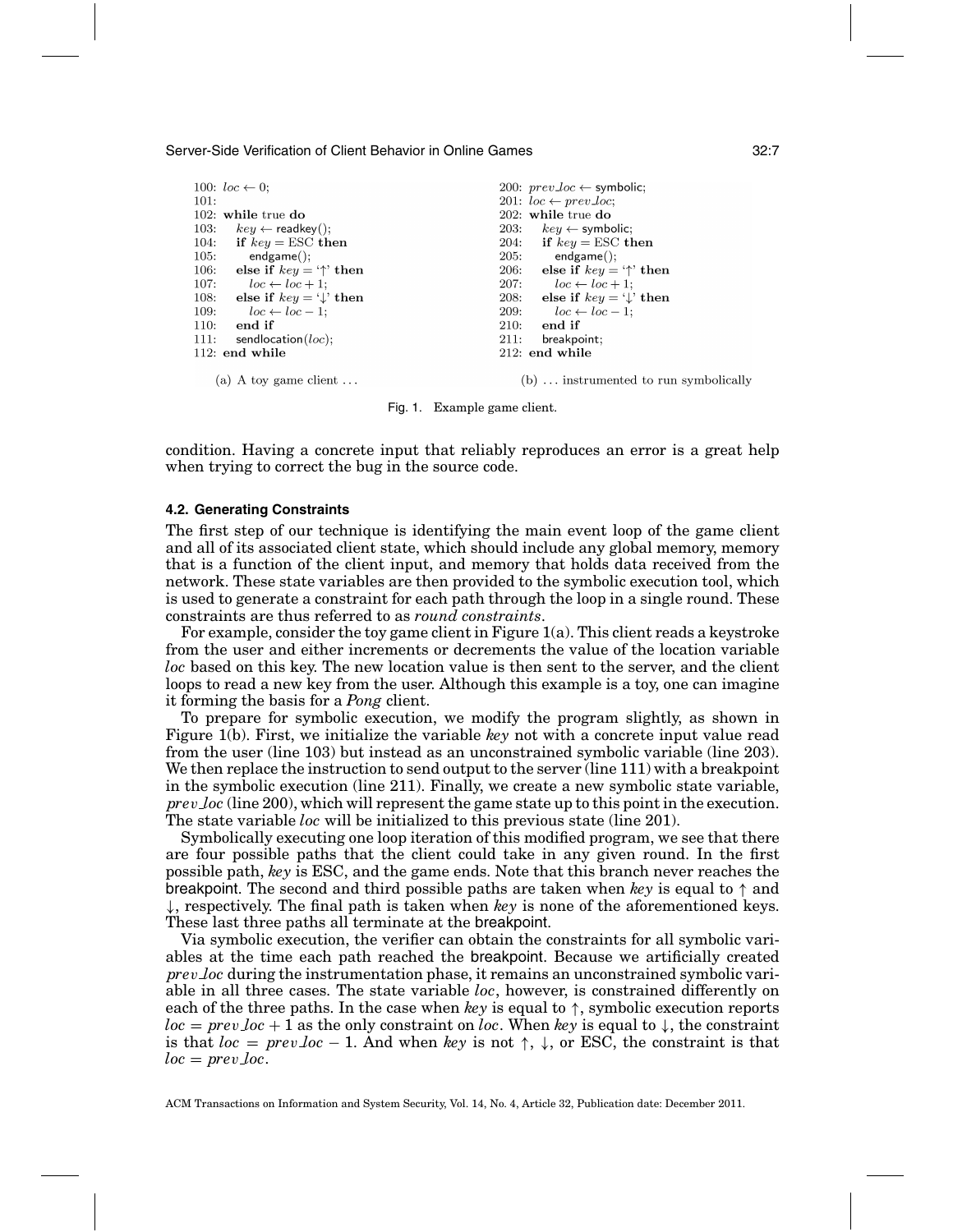Therefore, there are three possible paths that can lead to a message being sent to the server. If the server receives a message from a client—and the client is a valid client then the client must have taken one of these three paths. Since each path introduces a constraint on the value of *loc* as a function of its previous value, the verifier can take the disjunction of these constraints, along with the current and previous values of *loc* (which the server already knows) and see if they are all logically consistent. That is, the verifier can check to see if the change in values for *loc* match up to a possible path that a valid game client might have taken. If so, then this client is behaving according to the rules of a valid game client. The disjunction of round constraints in this case is:

$$
(loc = prev\,loc + 1) \vee (loc = prev\,loc - 1) \vee (loc = prev\,loc).
$$
 (1)

For example, suppose the verifier knows that the client reported on its previous turn that its *loc* was 8. If the client were to then report its new location as  $loc = 9$ , the verifier could simply check to see if the following is satisfiable:

$$
(prev\,loc = 8) \land (loc = 9) \land [(loc = prev\,loc + 1) \lor (loc = prev\,loc - 1) \lor (loc = prev\,loc)].
$$

Of course, it is satisfiable, meaning that the new value  $loc = 9$  could in fact have been generated by a valid game client. Suppose, though, that in the next turn, the client reports his new position at  $loc = 12$ . Following the same algorithm, the verifier would check the satisfiability of

$$
(prev\,loc = 9) \land (loc = 12) \land [(loc = prev\,loc + 1) \lor (loc = prev\,loc - 1) \lor (loc = prev\,loc)].
$$

Because these round constraints are *not* satisfiable, no valid game client could have produced the message  $loc = 12$  (in this context). Therefore, the verifier can safely conclude that the sender of that message is running an incompatible game client—is cheating.

There are also constraints associated with the variable *key*. We have omitted these here for clarity, showing only the constraints on *loc*. We have also omitted the constraints generated by the preamble of the loop, which in this case are trivial (" $loc = 0$ ") but in general would be obtained by applying symbolic execution to the preamble separately. Had there been any random coin flips or reading of the current time, the variables storing the results would also have been declared symbolic, and constraints generated accordingly. While file input (e.g., configuration files) could also be declared symbolic, in this paper we generally assume that such input files are known to the verifier (e.g., if necessary, sent to the server at the beginning of game play) and so treat these as concrete.

## **4.3. Accumulating Constraints**

While the branches taken by a client in each round may not be visible to the verifier, the verifier can keep a set of constraints that represent possible client executions so far. Specifically, the verifier forms a conjunction of round constraints that represents a sequence of possible paths through the client's loop taken over multiple rounds; we call this conjunction an *accumulated constraint* and denote the set of satisfiable accumulated constraints at the end of round  $i$  by  $C_i$ . This set corresponds to the possible paths taken by a client through round *i*.

The verifier updates a given set C*i*−<sup>1</sup> of accumulated constraints upon receiving a new client message  $msg_i$  in round *i*. To do so, the verifier first combines the values given in *msgi* with each round constraint for round *i*, where each symbolic variable in the round constraint represents client state for round *i*, and the round constraint characterizes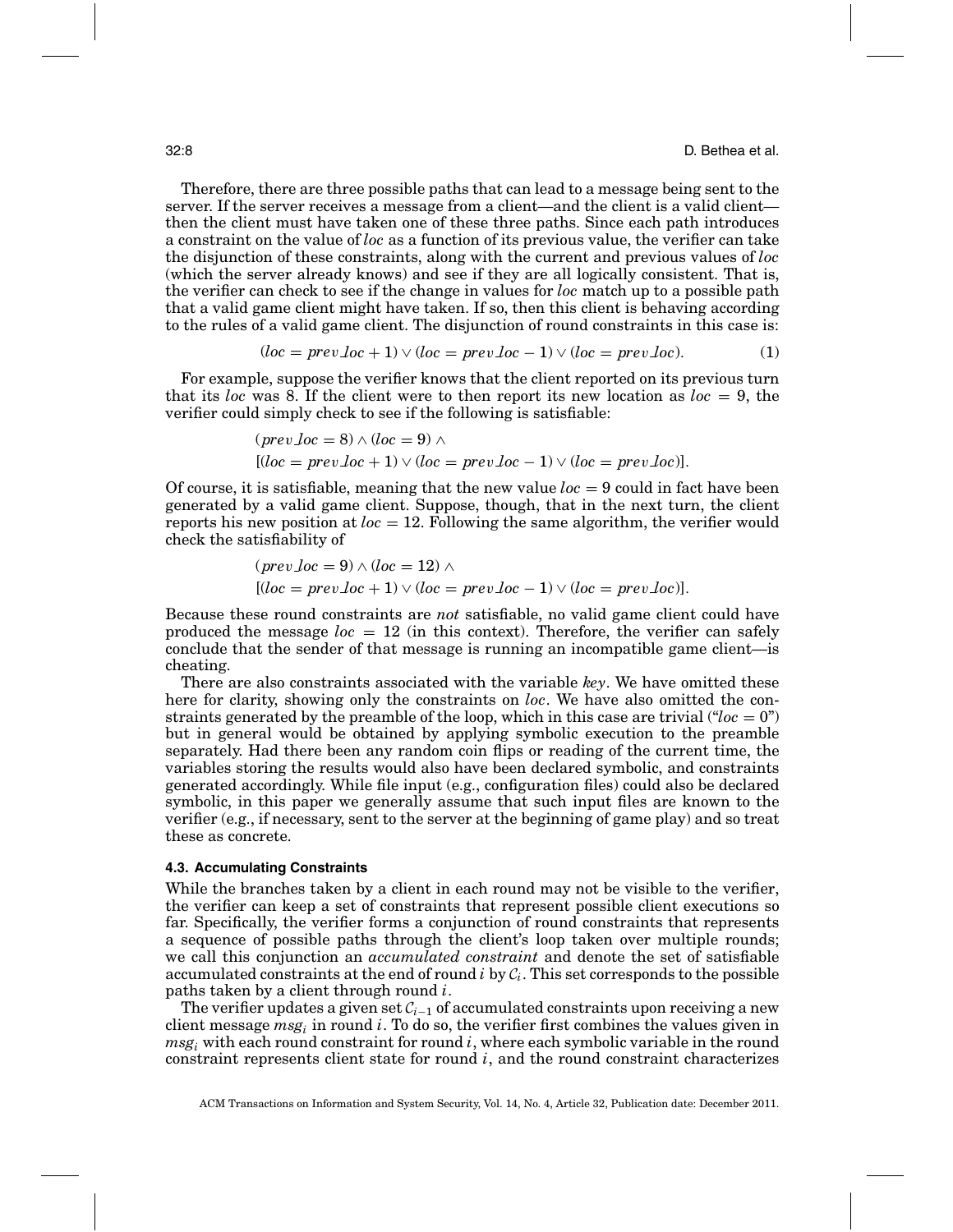300:  $\mathcal{C}_i \leftarrow \emptyset$ 301:  $M \leftarrow$  msgToConstraint $(msg_i)$ 302: for  $G \in \mathcal{G}(i)$  do for  $C \in \mathcal{C}_{i-1}$  do<br>  $C' \leftarrow C \wedge G \wedge M$  $303:$ 304: 305: if isSatisfiable $(C')$  then 306:  $\mathcal{C}_i \leftarrow \mathcal{C}_i \cup {\{\dot{C}'\}}$ end if 307: 308: end for 309: end for

Fig. 2. Construction of  $C_i$  from  $C_{i-1}$  and  $msg_i$ .

those variables as a function of the variables for round *i*−1. The verifier then combines each result with each accumulated constraint in C*i*−<sup>1</sup> and checks for satisfiability.

For example, let us parameterize the round constraints for the toy example in Section 4.2 with the round number *j*:

$$
\mathcal{G}(j) = \{loc_j = loc_{j-1} + 1, loc_j = loc_{j-1} - 1, loc_j = loc_{j-1}\}.
$$

Note that each member of  $\mathcal{G}(j)$  corresponds to a disjunct in (1). If in round  $i = 2$  the server receives the message  $msg_2 = 9$  from the client, then it generates the constraint  $M = "loc<sub>2</sub> = 9",$  because the value "9" in the message represents information corresponding to the variable *loc* in the client code. Then, combining *M* with each  $G \in \mathcal{G}(2)$ gives the three constraints:

$$
loc_2 = 9 \wedge loc_2 = loc_1 + 1
$$
  

$$
loc_2 = 9 \wedge loc_2 = loc_1 - 1
$$
  

$$
loc_2 = 9 \wedge loc_2 = loc_1.
$$

Note that the combination of the client message with each round constraint involves both instantiation (e.g., using  $j = 2$  above) as well as including the specific values given in the client message at that round (i.e.,  $loc_2 = 9$  above).

These three round constraints each represent a possible path the client might have taken in the second round. The verifier must therefore consider each of them in turn as if it were the correct path. For example, if  $C_1 = \{loc_1 = 8\}$ , then the verifier can use each round constraint to generate the following possible accumulated constraints:

$$
loc_1 = 8 \land [loc_2 = 9 \land loc_2 = loc_1 + 1] loc_1 = 8 \land [loc_2 = 9 \land loc_2 = loc_1 - 1] loc_1 = 8 \land [loc_2 = 9 \land loc_2 = loc_1]
$$

Since the second and third constraints are not satisfiable, however, this reduces to

$$
C_2 = \{loc_1 = 8 \land [loc_2 = 9 \land loc_2 = loc_1 + 1]\}
$$
  
= \{loc\_1 = 8 \land loc\_2 = 9\}

The basic algorithm for constructing  $C_i$  from  $C_{i-1}$  and  $msg_i$  is thus as shown in Figure 2. In this figure, msgToConstraint simply translates a message to the constraint representing what values were sent in the message. It is important to note that while  $|\mathcal{C}_i| = 1$  for each *i* in our toy example, this will not generally be the case for a more complex game. In another game, there might be many accumulated constraints represented in C*i*<sup>−</sup>1, each of which would have to be extended with the possible new round constraints to produce  $C_i$ .

### **4.4. Constraint Pruning**

Every accumulated constraint in  $C_i$  is a conjunction  $C = c_1 \wedge \ldots \wedge c_n$  (or can be written as one, in conjunctive normal form). In practice, constraints can grow very quickly. Even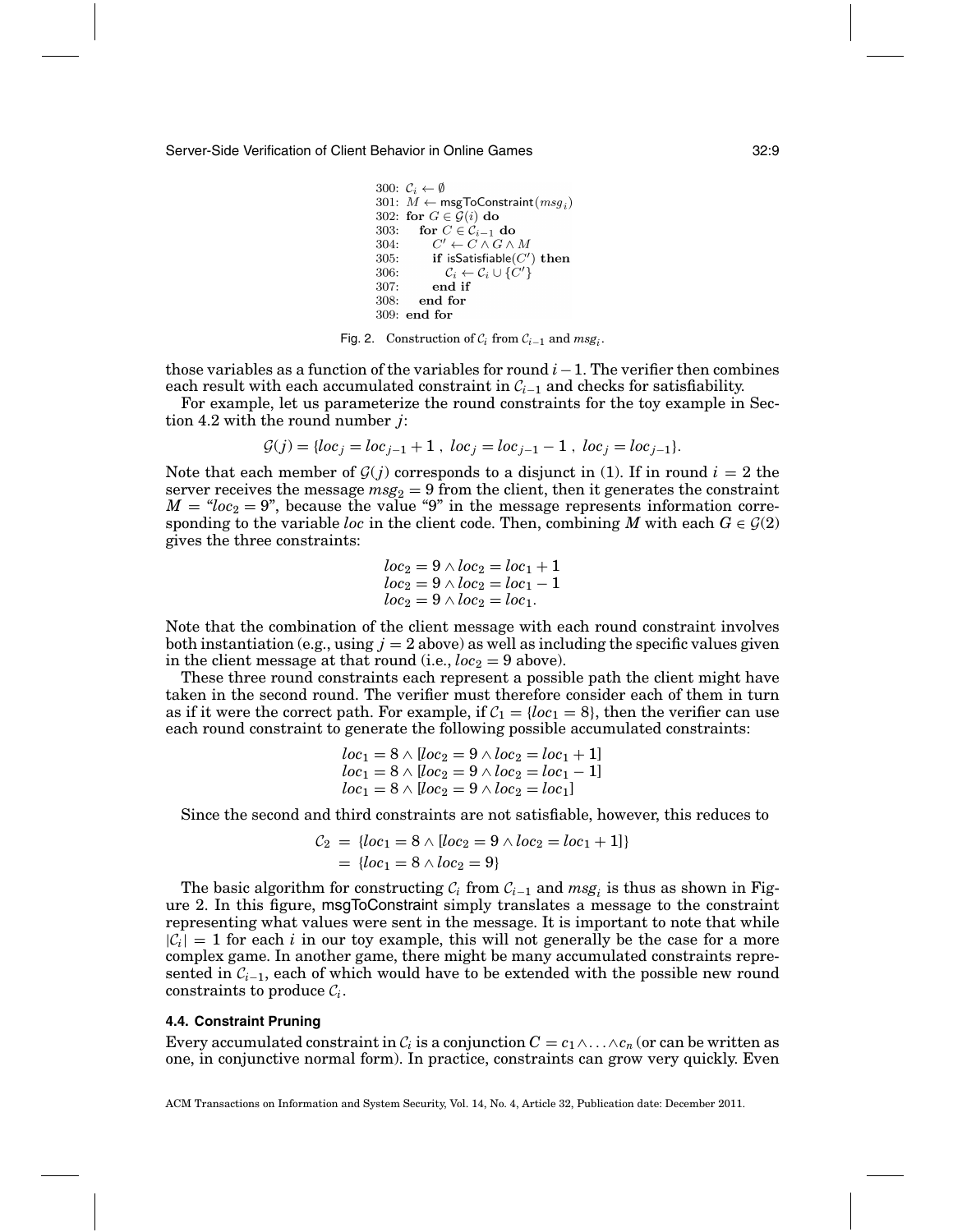in the toy example of the previous section, the accumulated constraint in  $\mathcal{C}_2$  has one more conjunct than the accumulated constraint in  $C_1$ . As such, the verifier must take measures to avoid duplicate constraint checking and to reduce the size of accumulated constraints.

First, the verifier partitions the conjuncts of each new accumulated constraint *C* (line 304) based on variables (e.g., *loc*2) referenced by its conjuncts. Specifically, consider the undirected graph in which each conjunct  $c_k$  in  $C'$  is represented as a node and the edge  $(c_k, c_{k'})$  exists if and only if there is a variable that appears in both  $c_k$  and  $c_{k'}$ . Then, each connected component of this graph defines a block in the partition of *C* . Because no two blocks for  $C'$  share variable references, the verifier can check each block for satisfiability independently (line 305), and each block is smaller, making each such check more efficient. And, since some accumulated constraints *C'* will share conjuncts, caching proofs of satisfiability for previously checked blocks will allow shared blocks to be confirmed as satisfiable more efficiently.

Second, because round constraints refer only to variables in two consecutive rounds; that is, any  $G ∈ \mathcal{G}(j)$  refers only to variables for round *j* and *j* − 1—the formulas *G* and *M* in line 304 will refer only to variables in rounds *i* and *i* − 1. Therefore, if there are blocks of conjuncts for *C* in line 304 that contain no references to variables for round *i*, then these conjuncts cannot be rendered unsatisfiable in future rounds. Once the verifier determines that this block of conjuncts is satisfiable (line 305), it can safely remove the conjuncts in that block from *C* .

### **4.5. Server Messages**

Round constraints are not a function of only user inputs (and potentially random coin flips and time readings) but also of messages from the server that the client processes in that round. We have explored two implementation strategies for accounting for server messages when generating round constraints.

- —*Eager*. In this approach, *eager round constraints* are generated with the server-toclient messages marked symbolic in the client software, just like user inputs. Each member of  $G(i)$  is then built by conjoining an eager round constraint with one or more conjuncts of the form " $svrmsg = m$ ", where *svrmsg* is the symbolic variable for a server message in the client software, and *m* is the concrete server message that this variable took on in round  $i$ . We refer to this approach as "eager" since it enables precomputation of round constraints prior to verification but, in doing so, also computes them for paths that may never be traversed in actual game play.
- —*Lazy*. In this approach, *lazy round constraints* are generated from the client software after it has been instantiated with the concrete server-to-client messages that the client processed in that round; these round constraints for round  $i$  then constitute  $\mathcal{G}(i)$ directly. Since the server messages are themselves a function of game play, the lazy round constraints cannot be precomputed (as opposed to eager round constraints) but rather must be computed as part of verification. As such, the expense of symbolic execution is incurred during verification, but only those paths consistent with server messages observed during game play need be explored.

In either case, it is necessary that the server log the messages it sent and that the verifier know which of these messages the client actually processed (versus, say, were lost). In our case study in Section 5, we will discuss how we convey this information to the server, which it records for the verifier.

As discussed above, the eager approach permits symbolic execution to be decoupled from verification, in that eager round constraints can be computed in advance of game play and then augmented with additional conjuncts that represent server messages processed by the client in that round. As such, the generation of round constraints

ACM Transactions on Information and System Security, Vol. 14, No. 4, Article 32, Publication date: December 2011.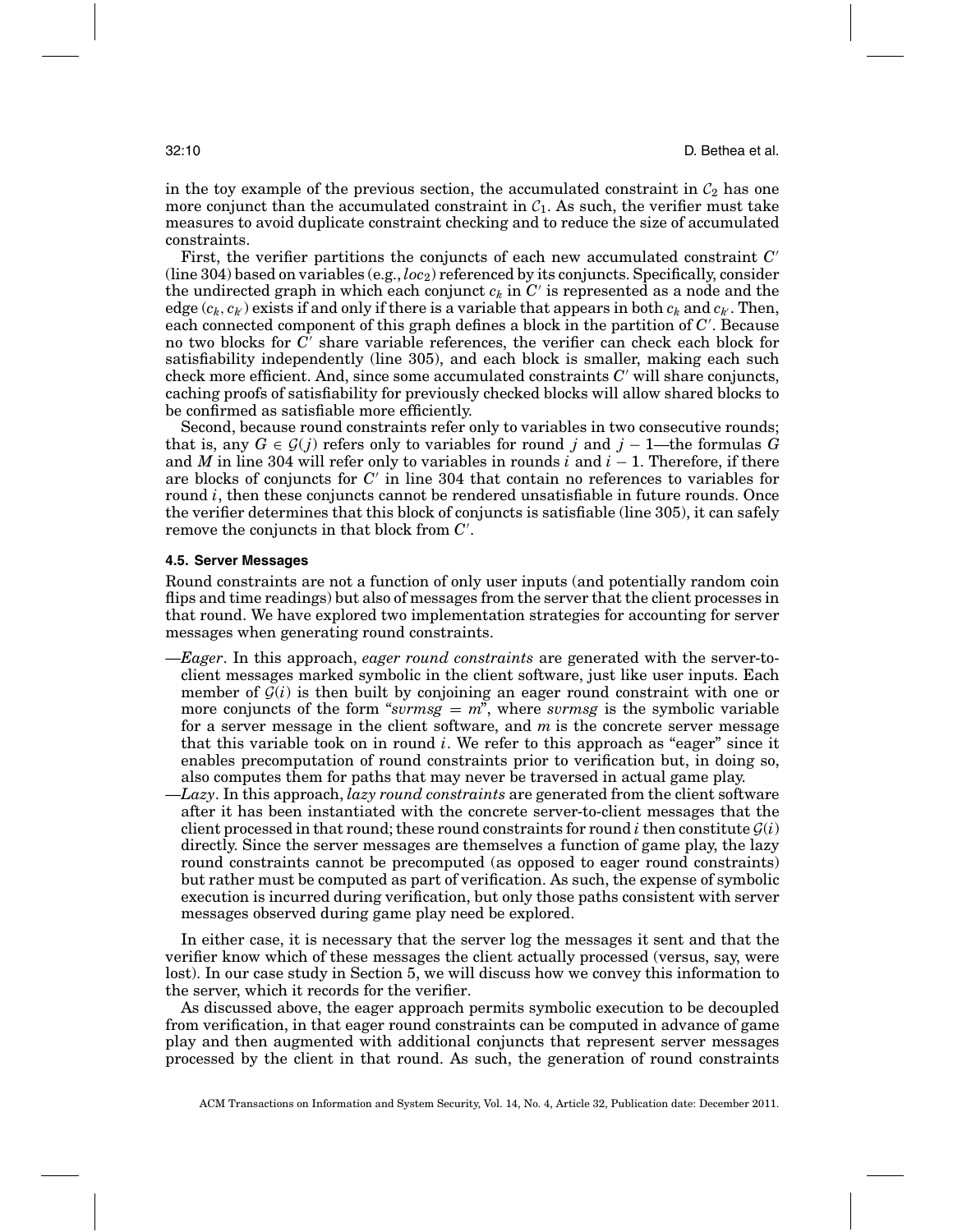in the eager approach is a conceptually direct application of a tool like KLEE (albeit one fraught with game-specific challenges, such as those we discuss in Section 5.4.1). The lazy approach, however, tightly couples the generation of round constraints and verification; below we briefly elaborate on its implementation.

To support the lazy approach, we extend KLEE by building a model of the network that permits it access to the log of messages the client processed (from the server) in the current round *i* and any message the client sent in that round. Below, we use the term *active path* to refer to an individual, symbolically executing path through the client code. Each active path has its own index into the message log, so that each can interact with the log independently.

To handle server-to-client messages from the log, we intercept the recv() system call and instead call our own replacement function. This function first checks to see that the next message in the network log is indeed a server-to-client message. If it is, we return the message and advance this active path's pointer in the log by one message. Otherwise, this active path has attempted more network reads in round *i* than actually occurred in the network log prior to reaching the breakpoint corresponding to a clientmessage send. In this case, we return zero bytes to the recv() call, indicating that no message is available to be read. Upon an active path reaching the breakpoint (which corresponds to a client send), if the next message in the log is a server-to-client message, then this active path has attempted fewer network reads than the log indicates, and it is terminated as invalid. Otherwise, the round constraint built so far is added to  $G(i)$ , and the logged client message is used to instantiate the new conjunct *M* in line 301 of Figure 2.

## **4.6. Scaling to Many Clients**

Implementing our technique on a real-world online game with a large user base might require its own special implementation considerations. As we will see in Section 5, our eager and lazy implementations are not yet fast enough to perform validation on the critical path of game play. So, the game operator must log all the messages to and from clients that are needed to validate game play offline. That said, the need for logging will not be news to game operators, and they already do so extensively.

LOG EVERYTHING, and offer a robust system for reviewing the logs. When hunting down bugs and/or reviewing player cries of foul, nothing makes the job of the GM easier than knowing that he/she has perfect information and can state with 100% accuracy when a player isn't telling the whole truth. —D. Schubert [Mulligan and Patrovsky 2003, p. 221]

As such, our approach introduces potentially little additional logging to what game operators already perform. Nevertheless, to minimize this overhead, game operators might use a log-structured file system [Rosenblum and Ousterhout 1992], which is optimized for small writes (as would be the case when logging client and server messages). Log-structured file systems have been implemented for NetBSD and Linux, for example.

Once the messages are logged, they can be searched later to extract a specific game trace to be checked (e.g., for a winning player). The checking itself can be parallelized extensively, in that the trace of a player can be checked independently of others', and even blocks within accumulated constraints  $C'$  (see Section 4.4) can be checked in parallel. Traces can also be partially checked, by starting in the middle of a trace, say at round *i* with client-to-server message *msgi*, and checking from that point forward (i.e., with C*i*−<sup>1</sup> = {true}). Of course, while such a partial check can validate the internal consistency of the part of the trace that is checked, it will not detect inconsistencies between the validated part and other parts.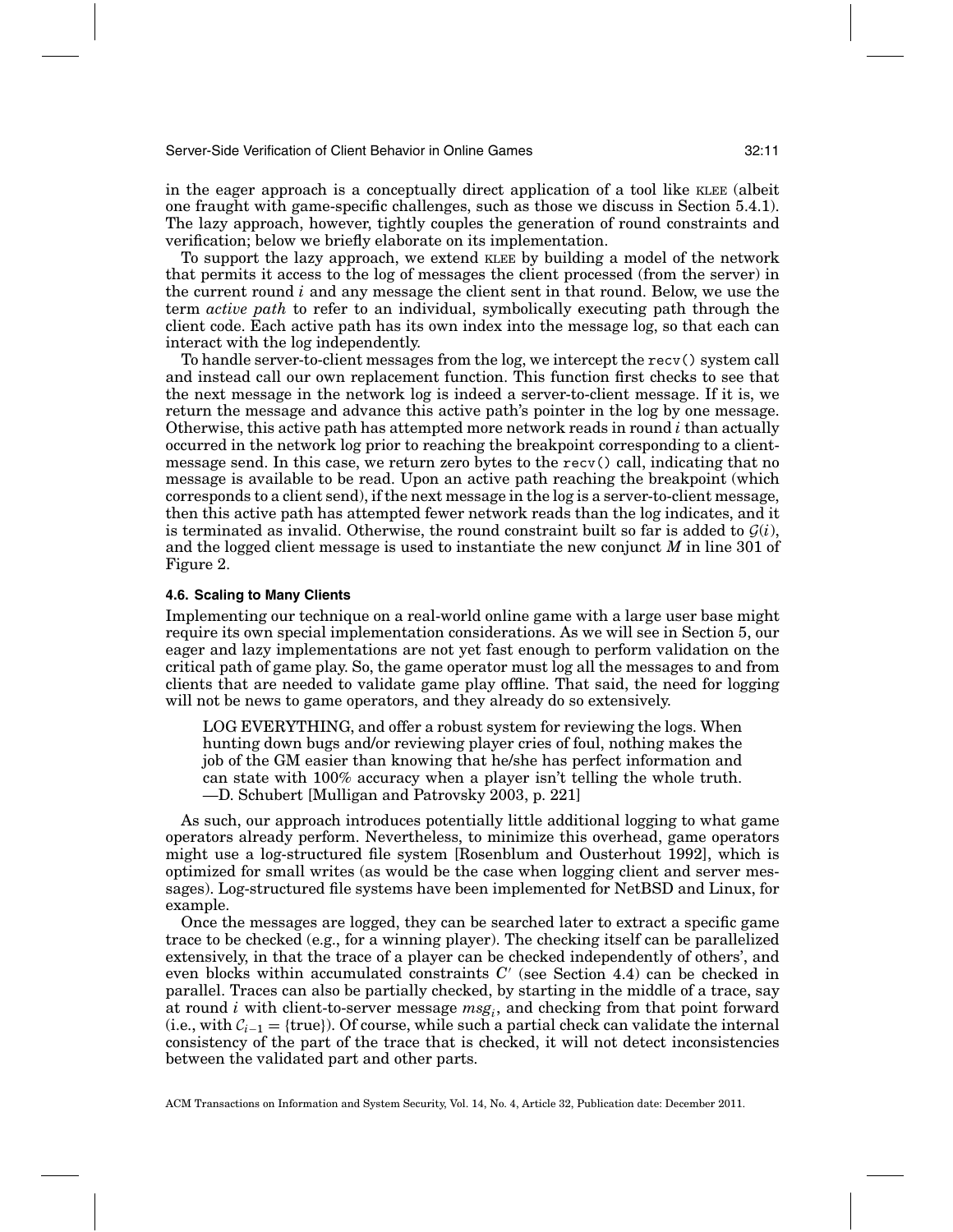# **5. CASE STUDY: XPILOT**

In our first case study, we apply our technique to *XPilot*, an open-source multiplayer game written in about 150,000 lines of C code. *XPilot* uses a client-server architecture that has influenced other popular open source games. For example, the authors of *Freeciv* used *XPilot*'s client-server architecture as a basis for the networking in that game. *XPilot* was first released over 15 years ago, but it continues to enjoy an active user base. In fact, in July 2009, 7b5 Labs released an *XPilot* client for the Apple iPhone and Apple iPod Touch, $\frac{1}{2}$  which is one of several forks and ports of the *XPilot* code base over the years. We focus on one in particular called *XPilot NG* (*XPilot Next Generation*).

## **5.1. The Game**

The game's style resembles that of *Asteroids*, in which the player controls an avatar in the form of a spaceship, which she navigates through space, avoiding obstacles and battling other ships. But *XPilot* adds many new dimensions to game play, including computer-controlled players, several multiplayer modes (capture the flag, death match, racing, etc.), networking (needed for multiplayer), better physics simulation (e.g., accounting for fuel weight in acceleration), and updated graphics. In addition, *XPilot* is a highly configurable game, both at the client and the server. For example, clients can set key mappings, and servers can configure nearly every aspect of the game (e.g., ship mass, initial player inventory, probability of each type of power-up appearing on the map, etc.).

As we have discussed, developers of today's networked games design clients with little authoritative state in order to help address cheating. In keeping with that paradigm, *XPilot* was written with very little such state in the client itself. Despite this provision, there are still ways a malicious user can send invalid messages in an attempt to cheat. In *XPilot*, there are some sets of keys that the client should *never* report pressing simultaneously. For example, a player cannot press the key to fire (KEY\_FIRE\_SHOT) while at the same time pressing the key to activate his shield (KEY SHIELD). A valid game client will filter out any attempts to do so, deactivating the shield whenever a player is firing and bringing it back online afterward. However, an invalid game client might attempt to gain an advantage by sending a keyboard update that includes both keys. As it happens, the server does its own (manually configured) checking and so the cheat fails in this case, but the fact that the client behavior is verifiably invalid remains. There are numerous examples of similar cheats in online games that servers fail to catch, either because of programming errors or because those particular misuses of the protocol were unforeseen by the game developers. In our evaluations, we confirmed that our technique detects this attempt to cheat in *XPilot*, as expected. This detection was a direct result of the logic inherent in the game client, in contrast to the manually programmed rule in the *XPilot* server. While this example is illustrative, we emphasize that our goal is not to identify new cheating vulnerabilities on the *XPilot* server, but rather to illustrate how a pre-existing game client can be adapted for verification in our framework and how the verifier performs under different configurations.

At the core of the architecture of the *XPilot* client is a main loop that reads input from the user, sends messages to the server, and processes new messages from the server. In Sections 5.3 and 5.4, we describe the verification of *XPilot* client behavior by generating lazy round constraints and eager round constraints for this loop, respectively. However, we first describe modifications we made to *XPilot*, in order to perform verification.

<sup>1</sup>http://7b5labs.com/xpilotiphone.

ACM Transactions on Information and System Security, Vol. 14, No. 4, Article 32, Publication date: December 2011.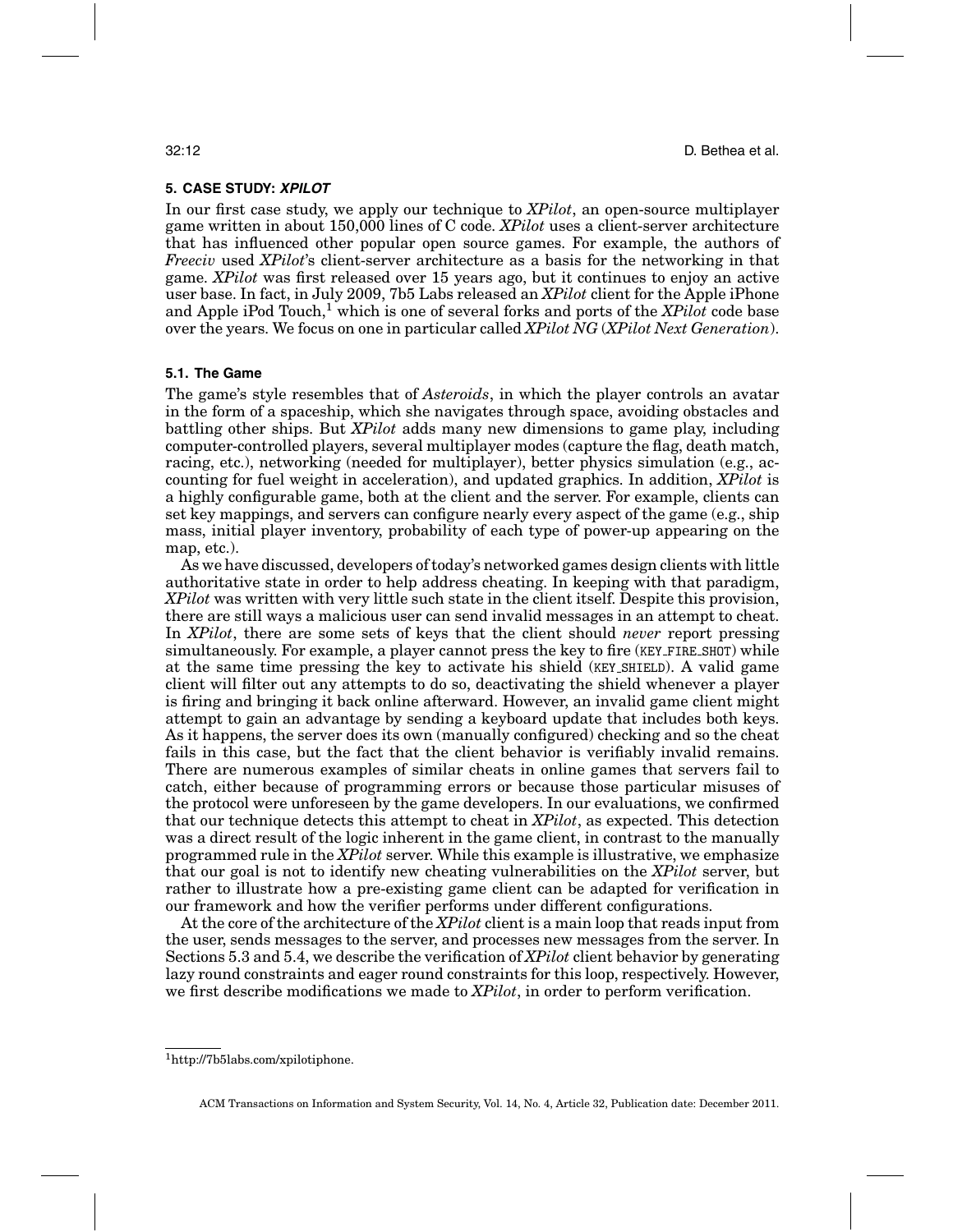## **5.2. Game Modifications**

*Message acknowledgments.* Client-server communication in *XPilot* uses UDP traffic for its timeliness and decreased overhead; the majority of in-game packets are relevant only within a short time after they are sent (e.g., information about the current game round). For any traffic that must be delivered reliably (e.g., chat messages between players), *XPilot* uses a custom layer built atop UDP. Due to *XPilot*'s use of UDP and the fact that it can process arbitrary numbers of messages in a single client loop, we added to *XPilot* an acknowledgement scheme to inform the server of which inbound messages the client processed in each loop iteration and between sending its own messages to the server. The server logs this information for use by the verifier. There are many possible efficient acknowledgement schemes to convey this information; the one we describe in Appendix A assumes that out-of-order arrival of server messages is rare.

These acknowledgments enable the server to record a log of relevant client events in the order they happened (as reported by the client). For each client-to-server message that the server never received, the verifier simply replaces the constraint *M* implied by the missing message (see line 301 of Figure 2) with  $M = \text{true}$ .

*Floating-point operations. XPilot*, like most games of even moderate size, includes an abundance of floating-point variables and math. However, it is not currently possible to generate constraints on floating-point numbers with KLEE or to check them using STP. Therefore, we implement *XPilot*'s floating-point operations using a simple fixedpoint library of our own creation. As a result, symbolic execution on the *XPilot* client produces constraints from this library for every mathematical operation in the client code involving a symbolic floating-point number. These constraints, in turn, inflate the verification speeds reported in Section 5.4, in particular.

*Bounding loops.* The number of round constraints can grow rapidly as new branch points are encountered during path traversal. Loops in the code can be especially problematic; a loop with up to *n* iterations induces  $\Omega(n^2)$  round constraints. During symbolic execution of *XPilot*, most loops have a concrete number of iterations, but there are some loops that iterate over a symbolic variable. If this symbolic variable is unbounded, then the number of round constraints can become impractical to manage. While some loops are not explicitly bounded in the code, they are implicitly bounded by the environment during normal execution. For example, the user input loop in *XPilot* is a while loop that continues until there are no longer any queued user input events to process. During normal execution, the number of iterations of this loop is limited by how fast a player can press a key. As such, during symbolic execution, we limited the input processing loop to a maximum of three iterations because we observed that during gameplay, this queue never contained more than three events. The user input loop and the packet processing loop in *XPilot* required this type of modification, but all other loops were exhaustively searched.

*Client trimming.* The *XPilot* client, like presumably any game client, contains much code that is focused on enhancing the user gaming experience but that has no effect on the messages that the client could send to the server. To avoid analyzing this code, we trimmed much of it from the game client that we subjected to analysis. Below we summarize the three classes of such code that we trimmed. Aside from these three types of code, we also trimmed mouse input-handling code, since all game activities can be performed equivalently using the keyboard.

First, several types of user inputs impact only the graphical display of the game but have no effect on the game's permissible behaviors as seen by the server. For example, one type of key press adjusts the display of game-play statistics on the user's console. As such, we excised these inputs from the client software for the purposes of our analysis.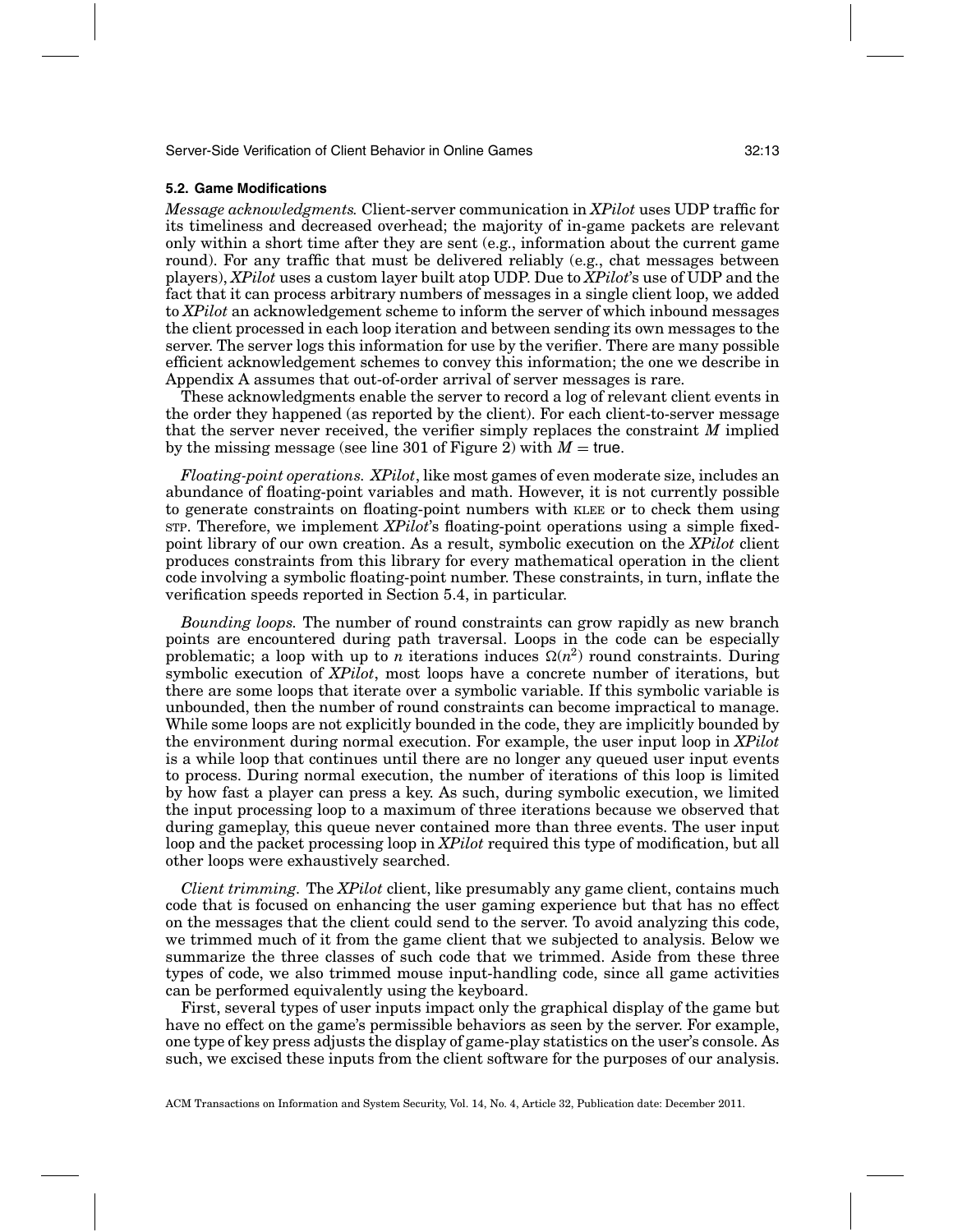32:14 D. Bethea et al.



Fig. 3. Verification cost per round while checking a 2,000-round *XPilot* game log.

Second, there are certain "reliable" messages the server sends the client (using the custom reliable-delivery protocol built over UDP). Reliable traffic is vital to the setup and tear-down of games and game connections, but once play has begun, reliable messages are irrelevant for game play. Types of messages the server sends reliably are in-game chat messages (both among players and from the server itself), information about new players that have joined, and score updates, all of which are relatively infrequent and purely informational, in the sense that their delivery does not alter the permissible client behaviors. As such, we ignored them for the purpose of our analysis.

Third, KLEE is built upon LLVM and requires the input executable to be compiled into the LLVM intermediate representation (IR). Like all software, *XPilot* does not execute in isolation and makes use of external libraries; not all of these were compiled into LLVM IR. Specifically, the graphics library was not symbolically executed by KLEE, and instead any return values from graphics calls that *XPilot* later needed were simply declared symbolic.

## **5.3. Verification with Lazy Round Constraints**

In this section we measure the performance of verification using lazy round constraints. As discussed in Section 4, lazy round constraints are generated once the client-to-server and server-to-client messages are known. Thus, the only unknown inputs to the game client when generating lazy round constraints are the user inputs and time readings (and random coin flips, but these do not affect server-visible behavior in *XPilot*).

In generating lazy round constraints, we departed slightly from the description of our approach in Section 4, in that we inserted multiple breakpoints in the client event loop, rather than only a single breakpoint. Each breakpoint provides an opportunity to prune accumulated constraints and, in particular, to delete multiple copies of the same accumulated constraint. This is accomplished using a variant of the algorithm in Figure 2, using constraints derived from prefixes of the loop leading to the breakpoint, in place of full round constraints. Some of these extra breakpoints correspond to the (multiple) send locations in *XPilot*'s loop. Aside from this modification, we implemented our approach as described in Section 4.

We ran our lazy client verifier on a 2,000-round *XPilot* game log (about a minute of game-play time) on a single core of a 3GHz processor. Figure 3(a) describes the per-round validation cost (in seconds) using a box-and-whiskers plot per 125 rounds: the box illustrates the 25th, 50th, and 75th percentiles; the whiskers cover points within 1.5 times the interquartile range; and circles denote outliers. The per-round verification times averaged 8.6s with a standard deviation of 2.74s. In these experiments, the verifier's memory usage remained below 256MB. As an aside, in every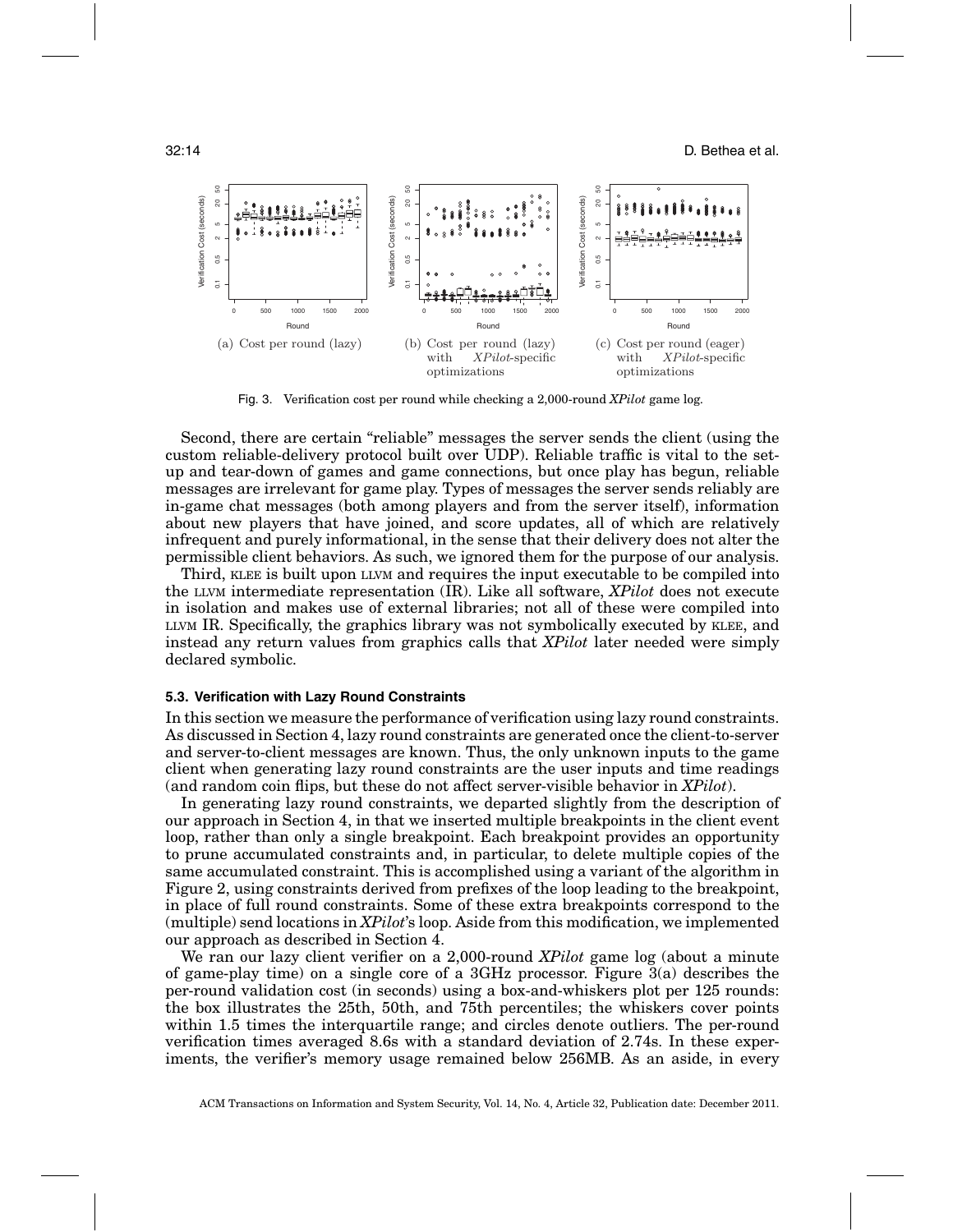round, there was exactly one remaining satisfiable accumulated constraint, indicating that, without client state, there is little ambiguity at the verifier about exactly what is happening inside the client program, even from across the network.

By employing an *XPilot*-specific optimization, we were able to significantly improve verification performance. After the trimming described in Section 5.2, the user input paths that we included within our symbolic execution of the client each caused another client-to-server message to be sent, and so the number of such sends in a round indicates to the verifier an upper bound on the number of user inputs in that round. As such, we could tune the verifier's symbolic execution to explore only paths through the client where the number of invocations of the input-handling function equals the number of client messages for this round in the log. This optimization yields the graph in Figure 3(b). Notice that there are three distinct bands in the graph, corresponding to how many times the input-handling function within the game client was called. The first band contains rounds which called the input handler zero times and represents the majority (90.1%) of the total rounds. These rounds were the quickest to process, with a mean cost of 53.8ms and a standard deviation of 21.1ms. The next-largest band (5.1%) contains rounds which called the input handler only once. These rounds took longer to process, with a mean of 3.26s and a standard deviation of 1.05s. The final band represents rounds with more than one call to the input-handling function. This band took the longest to process (12.9s, on average), but it was also the smallest, representing only 4.1% of all rounds.

## **5.4. Verification with Eager Round Constraints**

In this section we discuss verification of *XPilot* using eager constraint generation. Recall that eager round constraints are precomputed from the sanctioned client software without knowledge of the messages the client will process in any given loop iteration. However, we found this approach to require moderate manual tuning to be practical, as we describe below.

5.4.1. Manual Tuning. A direct application of our method for generating eager round constraints for the *XPilot* client loop would replace the user key press with symbolic input and any incoming server message with a symbolic buffer and then use KLEE to symbolically execute the resulting client program. Such a direct application, however, encountered several difficulties. In this section we describe the main difficulties we encountered in this direct approach and the primary adaptations that we made in order to apply it to the *XPilot* client. These adaptations highlight an important lesson: the eager technique, while largely automatic, can require some manual tuning to be practical. Because our technique is targeted toward game developers, we believe that allowing for such manual tuning is appropriate.

*Frame processing.* In *XPilot*, messages from the server to the client describing the current game state are called *frames*. Each frame is formed of a chain of game *packets* (not to be confused with network packets). The first and last packets in a frame are always special start-of-frame and end-of-frame packets, called PKT START and PKT END. Figure 4 shows an *XPilot* frame, containing a packet of type PKT FUEL and potentially others (indicated by "..."). Packets are encoded as a single header byte followed by a packet data section that can carry anything from a single byte to an arbitrary-length string, depending on the packet type. Frames may contain multiple packet types and multiple instances of the same packet type.

Consider the client's frame-processing algorithm. Given a frame, it first reads the packet header (i.e., the first byte), then calls the handler for that packet, which processes the packet and advances the frame pointer so that the new "first byte" is the packet header of the next packet in the frame. This continues until the packet handler

ACM Transactions on Information and System Security, Vol. 14, No. 4, Article 32, Publication date: December 2011.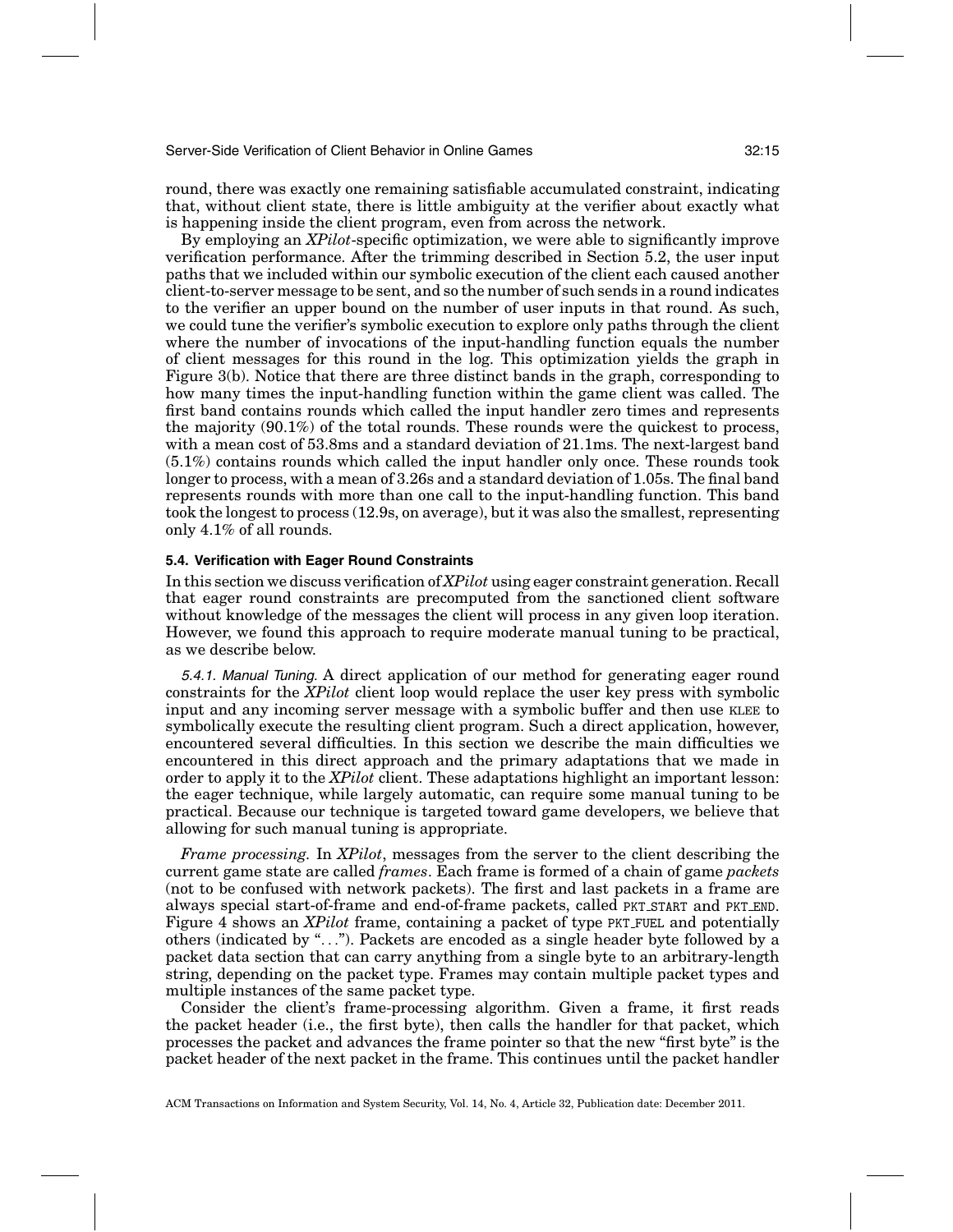32:16 D. Bethea et al.



Fig. 4. *XPilot* frame layout.

for PKT END is called, the return of which signifies the end of the frame handling. Therefore, given a completely symbolic buffer representing the frame, our symbolic execution would need to walk the client code for each possible sequence of packets in a frame, up to the maximum frame size. But *XPilot* has dozens of packet types, some of which include a very small amount data. As evidence of the infeasibility of such an approach, consider the following (very conservative) lower bound on the number of packet sequences: There are at least 10 types of packets that we considered whose total size is at most 5 bytes. The maximum size for a server-to-client frame in *XPilot* is 4,096 bytes, which means there is room for over 800 of these packets. That gives *at least* 10800 possible packet sequences that symbolic execution would traverse to generate constraints, which is obviously infeasible.

To make eager constraint generation feasible, then, we adapt our approach to generate round constraints by starting and stopping symbolic execution at multiple points within the loop, as opposed to just the beginning and end. In particular, we apply symbolic execution to the frame-processing and user input-processing portions of the loop separately, to obtain *user-input constraints* and *frame-processing constraints*, which in turn the verifier pieces together during verification to construct the round constraints. Moreover, the verifier can construct the frame-processing constraints on the basis of the particular frame the server sent to the client. It does so dynamically from packetprocessing constraints that characterize how the client should process each packet in the particular frame. For example, if the only packet types were PKT START, PKT FUEL, PKT\_TIME\_LEFT, and PKT\_END, the packet-processing constraints representing the processing of a single packet would be

> $(p = PKT_START) \wedge (constraints_for(PKT_START))$  $(p = PKT_FUEL) \wedge (constraints_for(PKT_FUEL))$  $(p = PKT\_TIME\_LEFT) \wedge (constraints\_for(PKT\_TIME\_LEFT))$  $(p = PKT\_END) \wedge (constraints\_for(PKT\_END)),$

where  $p$  is a variable for the packet type and constraints for  $(PKT\_START)$  represents the additional constraints that would result from symbolic execution of the packet handler for PKT START. With this new model of packet processing, the verifier can build a frameprocessing constraint to represent any given frame from the logs. In this way, when the verifier checks the behavior of a given client, it does so armed with the frames the server sent to the client, the messages the server received from the client, and the frame-processing constraints that characterize the client's processing of each frame, which the verifier constructs from the packet-processing constraints.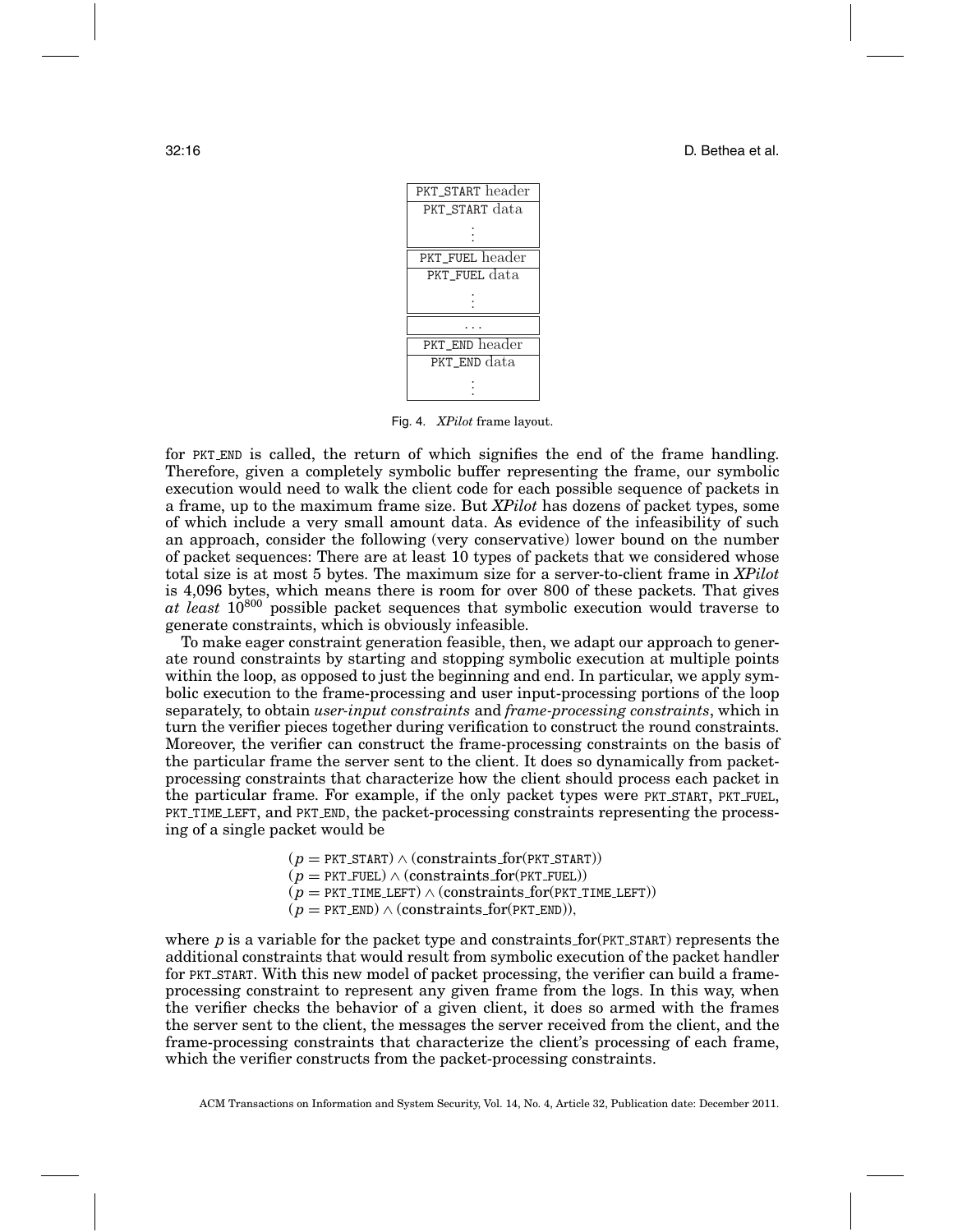*Packet processing.* Certain individual packet types present their own tractability challenges as well. For example, the payload for a certain packet begins with a 32-bit mask followed by one byte for each bit in the mask that is equal to 1. The client then stores these remaining bytes in a 32-byte array at the offsets determined by the mask (setting any bytes not included in the message to 0). In the packet handler, the *XPilot* client code must sample the value of each bit in the mask in turn. Since the payload (and thus the mask) is symbolic, each of these conditionals results in a fork of two separate paths (for the two possible values of the bit in question). Our symbolic execution of this packet handler, then, would produce over 4 billion round constraints, which is again infeasible. We could have changed the *XPilot* protocol to avoid using the mask, sending 32 bytes each time, but doing so would increase network bandwidth needlessly. Instead, we note that the result of this packet handler is that the destination array is set according to the mask and the rules of the protocol. We thus added a simple rule to the verifier that, when processing this type of packet, generates a constraint defining the value of the destination array directly, as the packet handler would have. Then, when symbolically executing the packet handlers, we can simply skip this packet.

To avoid similar modifications to the extent possible, we pruned the packets the verifier considers during verification to only those that are necessary. That is, there are several packet types that will not alter the permissible behaviors of the client as could be witnessed by the server, and so we ignored them when applying our technique. Most of these packet types represent purely graphical information. For example, a packet of type PKT ITEM simply reports to the client that a game item of a given type (e.g., a power-up or a new weapon) is floating nearby at the given coordinates. This information allows the client to draw the item on the screen, but it does not affect the valid client behaviors as observable by the verifier.<sup>2</sup>

*User input.* The first part of the client input loop checks for and handles input from the player. Gathering user-input constraints is fairly straightforward, with the exception that *XPilot* allows players to do an extensive amount of keyboard mapping, including configurations in which multiple keys are bound to the same function, for example. We simplified the generation of constraints by focusing on the user actions themselves rather than the physical key presses that caused them. That is, while generating constraints within the user-input portion of *XPilot*, we begin symbolic execution *after* the client code looks up the in-game action bound to the specific physical key pressed, but *before* the client code processes that action. For example, if a user has bound the action KEY FIRE SHOT to the key a, our analysis would focus on the effects of the action KEY FIRE SHOT, ignoring the actual key to which it is bound. However, as with other client configuration options, the keyboard mapping could easily be sent to the server as a requirement of joining the game, invoking a small, one-time bandwidth cost that would allow the verifier to check the physical key configuration.

5.4.2. Eager Verification Performance. We ran our eager client verifier on the same 2,000 round *XPilot* game log and on the same computer used in Section 5.3. Figure 3(c) describes the per-round validation cost (in seconds) using a box-and-whiskers plot. As in Figure 3(b), we employed here an *XPilot*-specific optimization by observing that the number of client messages in a round bounds the number of user inputs in that round. As such, in piecing together round constraints, the verifier includes a number of copies of user-input constraints (see Section 5.4.1) equal to the client sends in that round.

 $2$ In particular, whether the client processes this packet is irrelevant to determining whether the client can pick up the game item described in the packet. Whether the client obtains the item is unilaterally determined *by the server* based on it computing the client's location using the low-level client events it receives—an example of how nearly all control is stripped from clients in today's games, because they cannot be trusted.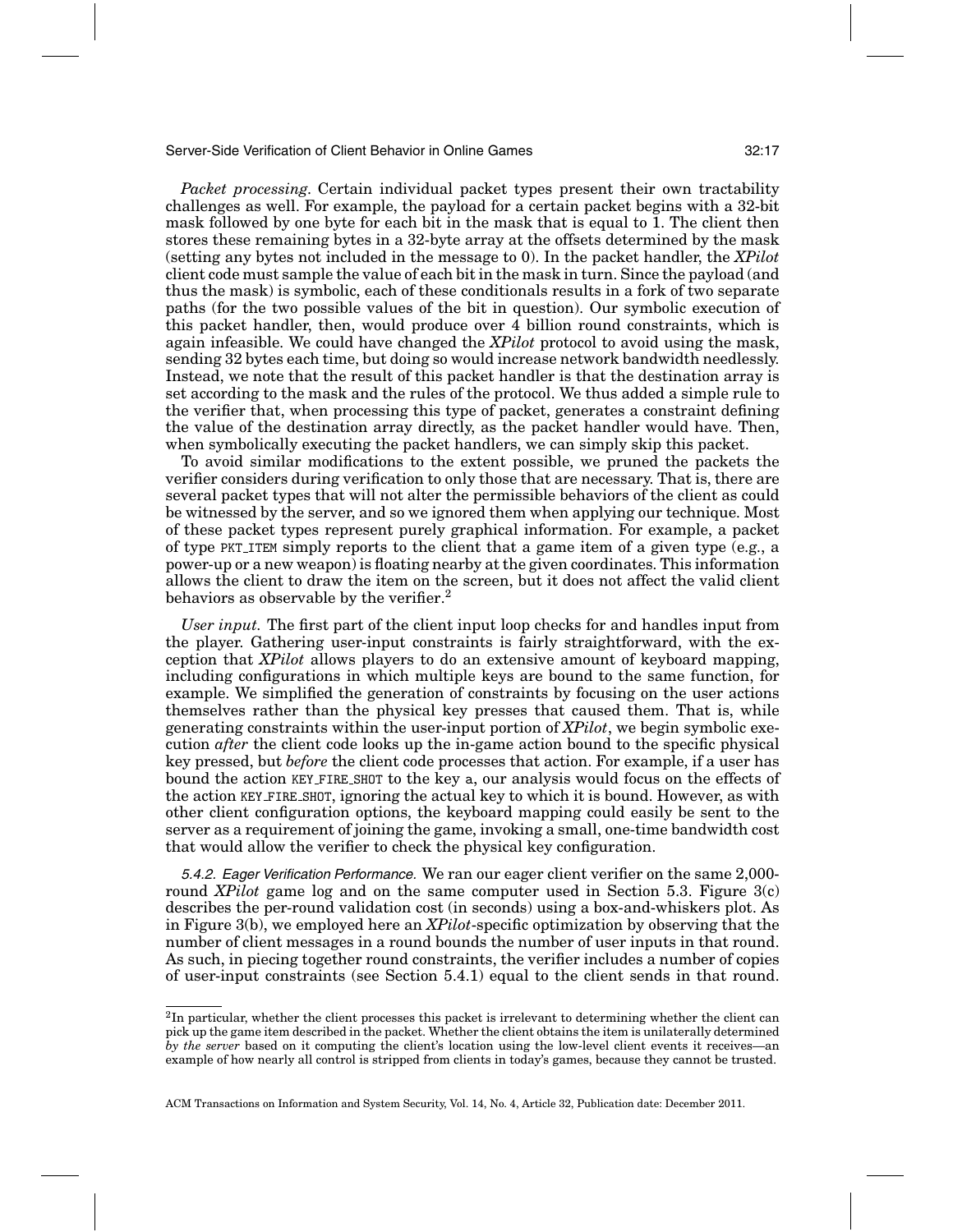32:18 D. Bethea et al.

Similar to Figure 3(b), Figure 3(c) exhibits three bands (the third comprising a few large values), corresponding to different numbers of copies. The large percentage of rounds contained no user inputs and were the quickest to process, with a mean cost of 1.64s and a standard deviation of 0.232s. The second band of rounds—those with a single user input—took longer to process, with a mean of 11.3s and a standard deviation of 1.68s. Remaining rounds contained multiple user inputs and took the longest to process (34.2s, on average), but recall that they were by far the least frequent. The verifier's memory usage remained below 100MB throughout these verification runs.

Comparing Figures 3(b) and 3(c), the times for the eager approach are much slower than those for the lazy approach, when applied to *XPilot*. This performance loss is due to the fact that a large portion of the *XPilot* client code is dedicated to handling server messages. And while the verifier in the eager case has preprocessed this portion of the code, the resulting round constraints are much more complex than in the lazy approach, where the verifier knows the exact values of the server messages when generating round constraints. This complexity results in constraint solving in the eager case (line 305 of Figure 2) being more expensive.

It is also important to recall that lazy and eager are not interchangeable, at least in terms of game developer effort. As discussed in Section 5.4.1, achieving feasible generation of eager round constraints required substantial additional manual tuning, and consequently greater opportunity for programmer error. As such, it appears that the eager approach is inferior to the lazy approach for *XPilot*. Another comparison between the two approaches, with differing results, will be given in Section 6.

# **6. CASE STUDY: CAP-MAN**

Our client verification technique challenges the current game-design philosophy by allowing servers to relinquish authoritative state to clients while retaining the ability to validate client behavior and thus detect cheating. As a way of demonstrating this notion, we have written a game called *Cap-Man* that is based on the game *Pac-Man*. In some ways *Cap-Man* is easier to validate than *XPilot* was; it represents a considerably smaller code base (roughly 1,000 lines of C code) and state size.

That said, *Cap-Man* is interesting as a case study for three reasons. First, whereas *XPilot* was written with virtually no authoritative client state, we will see that *Cap-Man* is intentionally rife with it, providing a more interesting challenge for our technique because it is so much more vulnerable to invalid messages. Second, the size of its code base allows us to conduct a more direct comparison between lazy and eager verification. Third, *Cap-Man* differs from *XPilot* in that the set of possible user inputs per round is substantially larger than the set of paths through the client's event loop. That is, in *XPilot*, there is nearly a one-to-one correspondence between user inputs and paths through the client event loop, which dampens the improvement that our technique offers over, for instance, the verifier simply running the client on all possible inputs in each round. *Cap-Man* demonstrates the scalability of our technique to many possible user inputs when this is not the case, thereby separating our technique from other such possible approaches.

## **6.1. The Game**

*Cap-Man* is a *Pac-Man*-like game in which a player controls an avatar that is allowed to move through a discrete, two-dimensional map with the aim of consuming all remaining "food" items before being caught by the various enemies (who are also navigating the map). Each map location is either an impenetrable wall or an open space, and the open spaces can contain an avatar, an enemy, pieces of food, a power-up, or nothing at all. When a player reaches a map location that contains food or a power-up, he automatically consumes it. Upon consuming a power-up, the player enters a temporary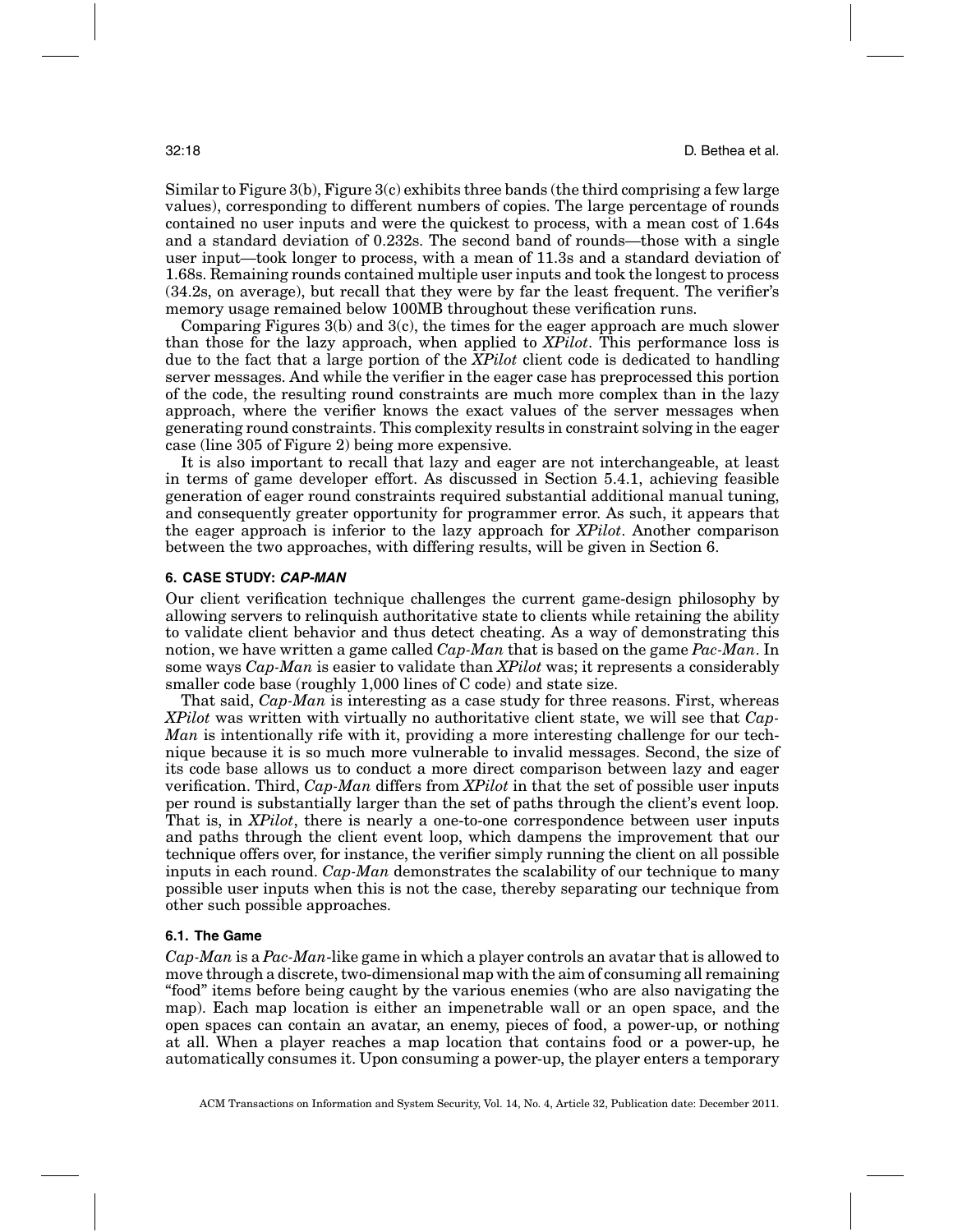"power-up mode," during which his pursuers reverse course—trying to escape rather than pursue him—and he is able to consume (and temporarily displace) them if he can catch them. In addition to these features (which were present in *Pac-Man* as well), we have added a new feature to *Cap-Man* to invite further abuse and create more uncertainty at the server: A player may set a bomb (at his current location), which will then detonate a number rounds in the future selected by the user from a predefined range (in our implementation, between 3 and 15 rounds).<sup>3</sup> When it detonates, it kills any enemies (or the player himself) within a certain radius on the map. Players are not allowed to set a new bomb until their previous bomb has detonated.

*Cap-Man* uses a client-server architecture, which we designed specifically to go against current game-development best practices: that is, it is the *server*, not the client, which has a minimum of authoritative state. The client tracks his own map position, power-up-mode time remaining, and bomb-placement details. Specifically, at every round, the client sends a message to the server indicating its current map position and remaining time in power-up mode. It also sends the position of a bomb explosion, if there was one during that round. Note that the client never informs the server when it decides to *set* a bomb. It merely announces when and where detonation has occurred. The server, in contrast, sends the client the updated positions of his enemies, this being the only game state for which the server has the authoritative copy.

The design of *Cap-Man* leaves it intentionally vulnerable to a host of invalid-message attacks. For example, although valid game clients allow only contiguous paths through the map, a cheating player can arbitrarily adjust his coordinates, ignoring the rules of the game: a cheat known in game-security parlance as "telehacking." He might also put himself into power-up mode at will, without bothering to actually consume a power-up. Finally, there is no check at the server to see whether or not a player is lying about a bomb placement by, for example, announcing an explosion at coordinates that he had not actually occupied within the past 15 rounds. In fact, the *Cap-Man* server contains no information about (or manual checks regarding) the internal logic of the game client.

In order to detect cheating in *Cap-Man*, we apply our technique in both its lazy and eager variations. Due to *Cap-Man*'s smaller size and simpler code structure, we can generate round constraints over an entire iteration of the main loop in each case, without the need to compartmentalize the code and adopt significant trimming measures as we did for *XPilot*.

## **6.2. Evaluation**

Using our technique, we are able to detect invalid-command cheats of all the types listed above. Below we present the results of client-validity checks on a game log consisting of 2,000 rounds (about 6–7 minutes of game-play time), during which the player moved around the map randomly, performing (legal) bomb placements at random intervals.

Figure 5 shows that the verification costs for *Cap-Man* were consistently small, with a mean and standard deviation of 752ms and 645ms for verification via lazy round constraints (Figure 5(a)) and a mean and standard deviation of 310ms and 193ms for verification using eager round constraints (Figure 5(b)). The lazy method was (on average) roughly 2.5 times slower than the eager method, owing to the overhead of symbolic execution to compute round constraints for each round individually during verification. The verifier's memory usage remained below 100MB throughout verification of both types. While in the *XPilot* case study, eager verification required significantly greater

<sup>3</sup>In our preliminary work [Bethea et al. 2010], a bomb detonated in a fixed number of rounds. We changed the game to accommodate a user-selected number of rounds to bomb detonation in order to demonstrate the ability of our technique to scale to a larger number of possible user inputs.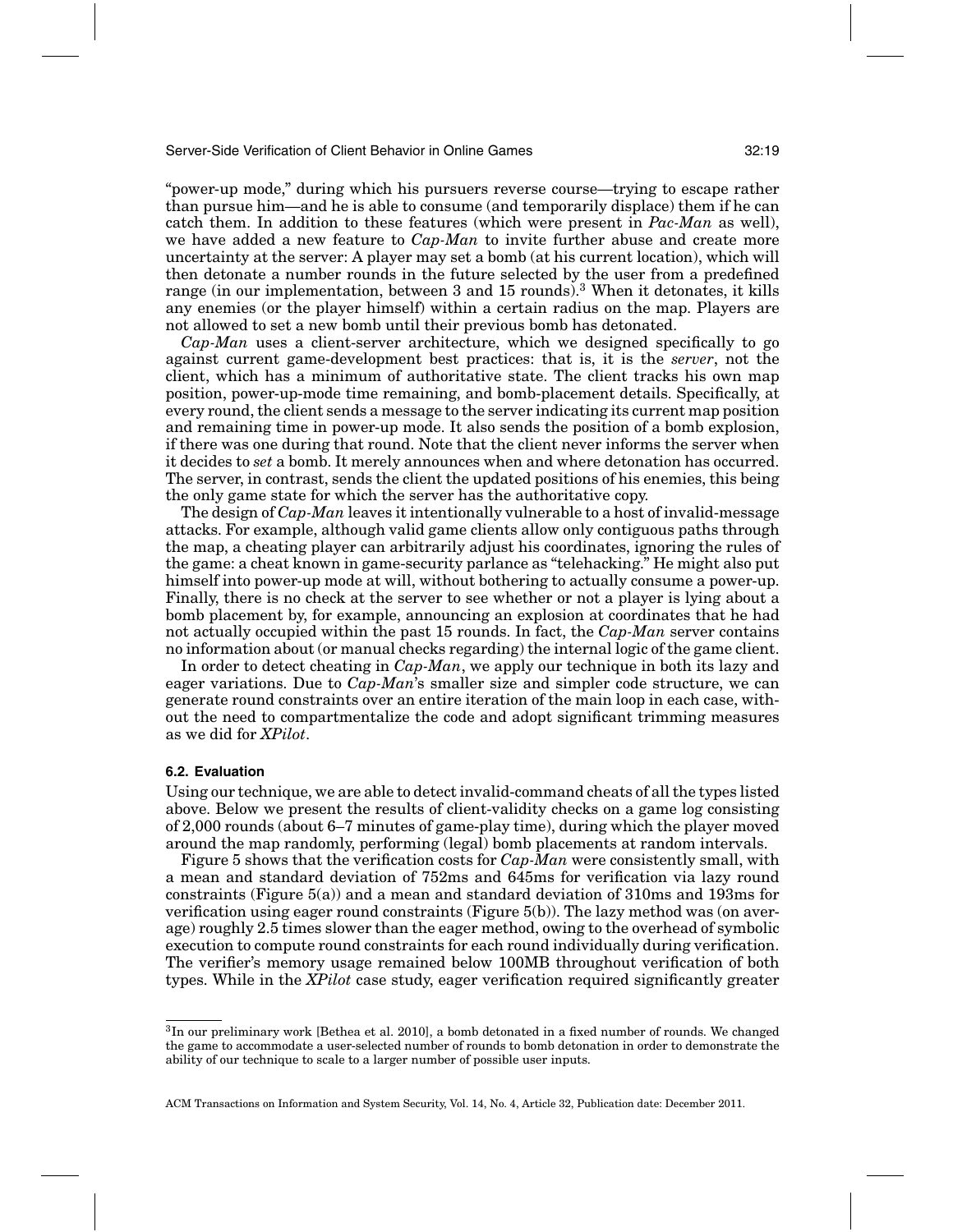32:20 D. Bethea et al.



Fig. 5. Verifying a 2,000-round *Cap-Man* game log.

development effort (see Section 5.4.1), this additional effort was unnecessary with *Cap-Man* due to its relative simplicity.

Figure 5(c) shows the number of satisfiable accumulated constraints during eager verification, which did not trend upward during the run. In lazy verification, the number of satisfiable accumulated constraints was virtually identical. (Variations in our pruning implementations caused less than 1% of the rounds to differ, and then by at most 12 accumulated constraints.) In the case of *XPilot*, the number of satisfiable accumulated constraints was always 1, but in *Cap-Man* there were often multiple accumulated constraints that remained satisfiable at any given round. This increase resulted primarily from state the *Cap-Man* client maintains but does not immediately report to the server (e.g., whether a bomb has been set, and with what detonation timer). The relationship between this hidden state and the number of satisfiable accumulated constraints is an important one. Consider the verification of a *Cap-Man* game that is currently in round *i*, with no bomb placements in the last 15 rounds (unbeknownst to the verifier). The verifier must maintain accumulated constraints that reflect possible bomb placements at each of rounds *i* −14 through *i*. Upon encountering  $msg_{i+1}$  with an announcement of a bomb explosion, the verifier can discard not only all current accumulated constraints which do *not* include a bomb placement in any of rounds *i* − 14 through *i* − 2, but also those accumulated constraints which *do* include bomb placements in rounds  $i - 1$  through  $i + 1$ , because players can only have one pending bomb at a time. This rule was not manually configured into the verifier; it was inferred automatically from the client code.

## **7. CASE STUDY: TETRINET**

As discussed in Section 1, our verification technique presents opportunities to reduce the bandwidth consumed by an online game, since it allows the client's management of state to be verified with less-than-complete information. In our third case study, we used a preexisting game called *TetriNET* in order to explore simple bandwidth-savings measures and their impact on client verification performance.

*TetriNET* is a multiplayer clone of the classic puzzle game *Tetris*. It was originally developed in 1997 but remains popular and has been reimplemented on many different platforms. In the game, random *tetrominoes*, which are geometric shapes consisting of four connected blocks, automatically advance down each player's playing field, one at a time. As each does, the player can rotate it into four possible orientations or slide it horizontally left or right. The objective of the game is to arrange tetrominoes so that, as they land, they create gapless horizontal rows of blocks on the playing field. When such a gapless row is created, it is cleared, each row of blocks above it falls down one row, and—in the primary multiplayer departure from *Tetris*—a line with gaps is added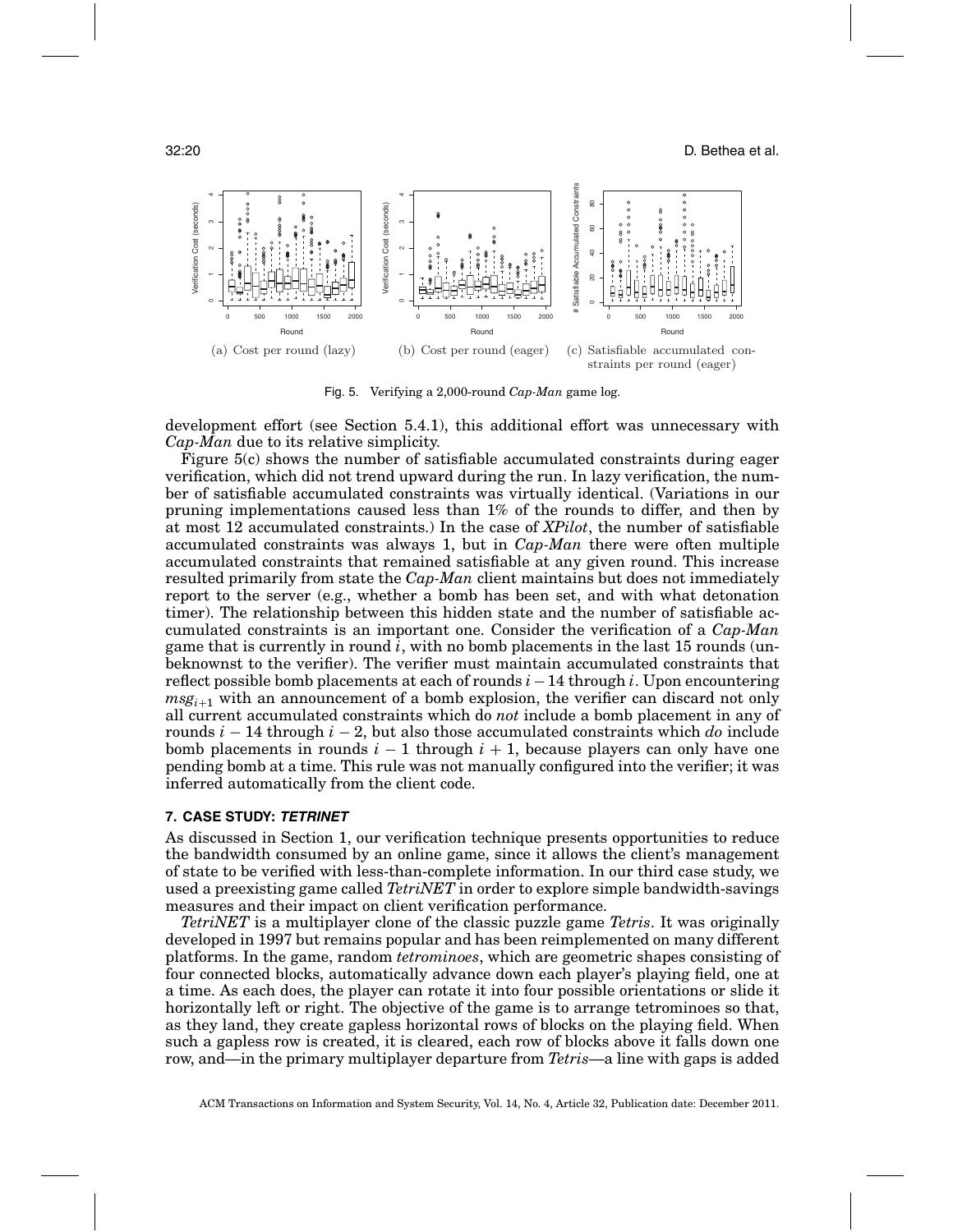

Fig. 6. Verification of 100-round *TetriNET* logs under different configurations of client-to-server message content.

to the bottom of the other players' fields. A player loses when there is no room for an additional tetromino to enter her playing field. *TetriNET* is implemented in C and has a client-server architecture similar to *Cap-Man* and *XPilot*. The server does virtually no checking on client messages and so is vulnerable to cheats; for instance, a client could indicate it cleared a row that has gaps or placed a new tetromino in a spot that the client should not have allowed it to reach.

Enabling the use of our verification tool with *TetriNET* required some consideration of how the user input operates. A tetromino in play automatically moves down one row every 0.5 seconds, and when the piece can move no further, the position is fixed and a new random piece starts falling from the top of the game screen. The placement of the tetromino in a permanent resting point defines the end of single round of gameplay, at which time the *x* and *y* coordinates and the rotation *z* are sent to the server. Until the end of the round, though, the player can move the piece horizontally or rotate it as many times as she wishes. So, even though there is a finite number of final fixed positions for a game piece in a given round, there are theoretically an infinite number of possible inputs sequences that could lead to each valid final position. To minimize the number of input sequences that must be explored symbolically, we considered a restricted version of gameplay where the gameboard must be empty above each tetromino at the time of its placement, and so three rotations and six horizontal moves sufficed to reach any such placement on the 12-column gameboard.

To demonstrate bandwidth reduction in *TetriNET* using our verification technique, we simply reduced the information in the client-to-server messages. *TetriNET* was modified so that only every  $k$  rounds was the complete tuple  $(x, y, z)$  sent to the server (an "unabridged message"). In other rounds, the client sent a partial tuple, omitting *x*, *y*, or *z* or both *y* and *z*. Figure 6 shows the trade-off between the bandwidth reductions accomplished and the costs of verifying client behavior using the lazy client verifier, where the bandwidth reductions were calculated assuming *x*, *y* and *z* are sent in four, five, and two bits, respectively. (The actual *TetriNET* implementation is not engineered for bandwidth reduction and so uses payload space more wastefully.) These graphs each represent five random play sessions of 100 rounds each and the same five play sessions were used for each of the four experiments. Note that  $k = 1$  is equivalent to verification of an unmodified game client. In the experiment where *y* is omitted, the verification cost does not increase because there is no ambiguity as to *y*'s value when *x* and *z* are provided. During these verification runs, the verifier's memory usage remained below 512MB.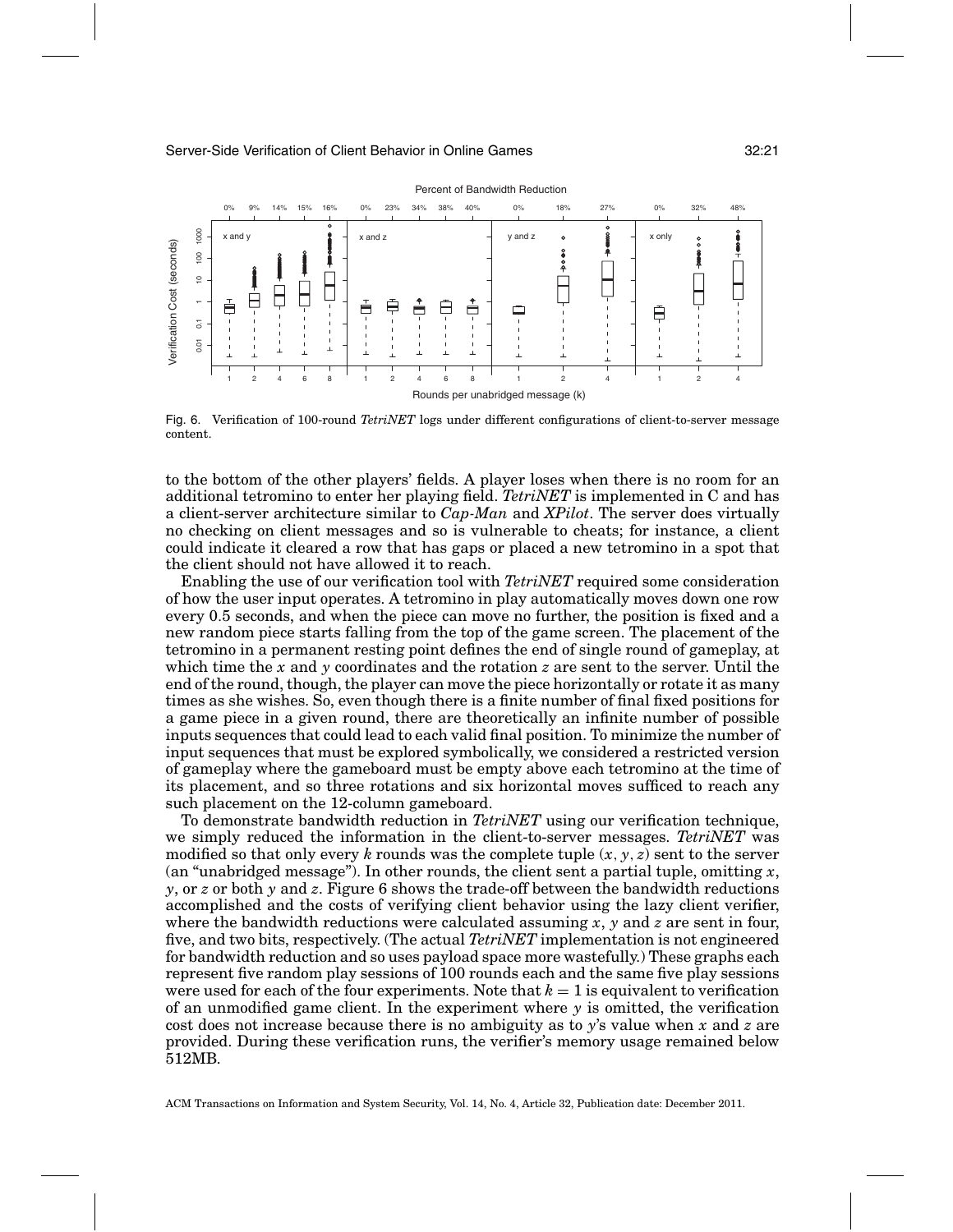# **8. MESSAGE LOSS**

Games today must be built to tolerate a range of networking conditions, including occasional message loss. While there are standard approaches to recovering lost messages, such as message retransmission at the transport level (i.e., using TCP) or at the application level, retransmission is avoided in some games for two reasons. First, the importance of some messages diminishes quickly, and so by the time the message would be retransmitted, the utility of doing so is lost. Second, retransmission can introduce overheads that high-performance games cannot tolerate.

Lost server-to-client messages pose little difficulty to our client verification technique; all the verifier requires is to know what server-to-client messages the client processed and when, which can be communicated from the client efficiently (e.g., see Appendix). Lost client-to-server messages pose more difficulty, however. Intuitively, our technique can handle client message loss by instantiating the constraint *M* for a missing round*i* message  $msg_i$  to simply  $M = "true"$  in Figure 2. However, this has two negative consequences.

First, from the server's (and verifier's) perspective, it is impossible to distinguish a lost message from one the client only pretended to send. This can be used by a cheating client to gain latitude in terms of the behaviors that the verifier will consider legitimate. For example, whenever a power-up appears on the game map, an altered game client could collect it by reporting its player's position at the power-up's location. So as to not be caught by the verifier, the client could alter its state to reflect having sent messages that would have been induced by the player actually moving to that location, even though these messages were never sent and so, from the server's perspective, were lost. Because it is possible for a valid client on a poor network connection to generate indistinguishable behavior, this cheat is not in the class that our verifier detects. Nevertheless, as discussed in Section 2, our techniques are compatible with existing methods that address this type of cheat.

Another consequence of message loss is that the performance of verification can be severely impacted by it. The performance results in Sections 5–6 did not reflect the loss of any client messages; instead, the game logs that we validated included all messages that the client sent. However, in practice message loss causes the accumulated constraints  $C_i$  to grow dramatically, since *any* path through the client that causes a message to be sent is deemed possible in round *i*. As a result, in experimenting with message loss in *XPilot*, we found that in the face of lost messages, the performance of our technique decays very substantially.

As such, we propose a lightweight scheme to enable our technique to retain its performance in the face of (limited) message loss. Rather than retransmitting messages, our technique communicates a small amount of additional information per client-toserver message to enable the verifier to prune accumulated constraints effectively in the face of message loss. Intuitively, the client remembers the path through its event loop that it traverses in round *i* and then conveys evidence of this to the server over the next several messages. The server records this evidence for the verifier, which uses it to prune round constraints considered for round *i*.

There are several ways to instantiate this intuition within our framework. Here we describe one implementation that works well in *XPilot*. In this implementation, the "evidence" that the client conveys to the server for the path it traversed in round *i* is a hash of the fields of the message it sent in round *i* that are a function of (only) the path traversed. Rather than send the entire hash in a subsequent message, however, the client "trickles" this hash value to the server, for instance, one bit per message, so that subsequent message losses still enable the server to collect a number of hash bits for each round. After the client's messages are recorded at the server, the verifier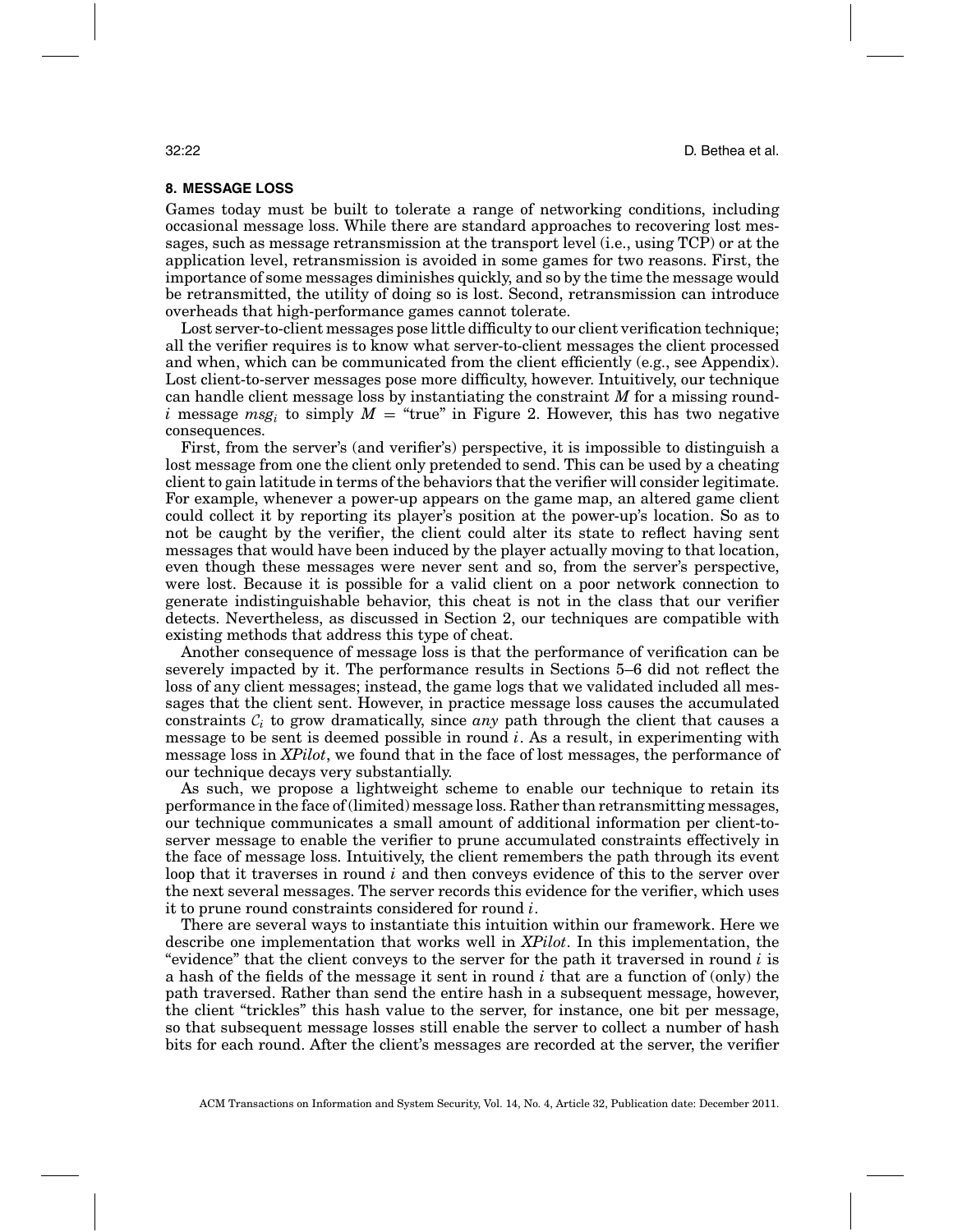

Fig. 7. Verification (lazy) of 2000-round *XPilot* log with loss of client-to-server messages at the rate indicated on horizontal axis.

collects these bits and uses them to prune the round constraints considered at each step of verification where it is missing a message.

We have prototyped this approach in the context of lazy verification, in order to validate the ability of the *XPilot* verifier to retain its performance in the face of message losses. (*Cap-Man* and *TetriNET* use TCP and so do not face message-loss issues.) The hash we use is a 16-bit BSD sum, and the *k*-th bit of the round-*i* message hash is carried on the round  $i + k$  message ( $1 \le k \le 16$ ). As such, each message carries an extra 16 bits composed of bits from the previous 16 client-to-server messages.

To show the effectiveness of this approach, we repeated the lazy verification of 2000 round *XPilot* game logs using *XPilot*-specific optimizations (cf. Figure 3(b)) but introduced client-to-server message losses to show that our approach tolerates them seamlessly. We experimented with two types of message loss. In the first, each clientto-server message is lost with a fixed probability. Figure 7 shows, box-and-whiskers plots that illustrate the per-round verification costs that resulted, as a function of this loss rate. Note that a message loss rate of 4% earns a "critical" designation at a realtime monitoring site like www.internetpulse.net. As Figure 7 shows, our technique can easily handle such a high loss rate.

A second type of loss with which we experimented is a burst loss, that is, the loss of a contiguous sequence of client-to-server messages. Figure 8 shows the verification costs per round in five different message logs in which a burst loss of length 6, 10, or 14 client-to-server messages is introduced at a random point between the 100th and 150th round. As these graphs show, the verification costs do tend to spike in the region where the burst loss occurs, but the verification costs remain feasible and recover after the burst to their original durations. Only when the burst length exceeds 16 (not shown) do the verification costs become and remain too large to be practical.

## **9. CONCLUSION**

The need to detect cheats has heavily influenced the design of online games. Cheating has driven game developers to minimize or eliminate authoritative state from game clients. These measures have direct impact on the game operator's bottom line, due to the inflated bandwidth costs that result and to the manual and heuristic (and hence ongoing) effort of programming server-side checks on client behaviors.

In this article we described an approach to validate the server-visible behavior of game clients. Our approach validates that game-client behavior is a subset of the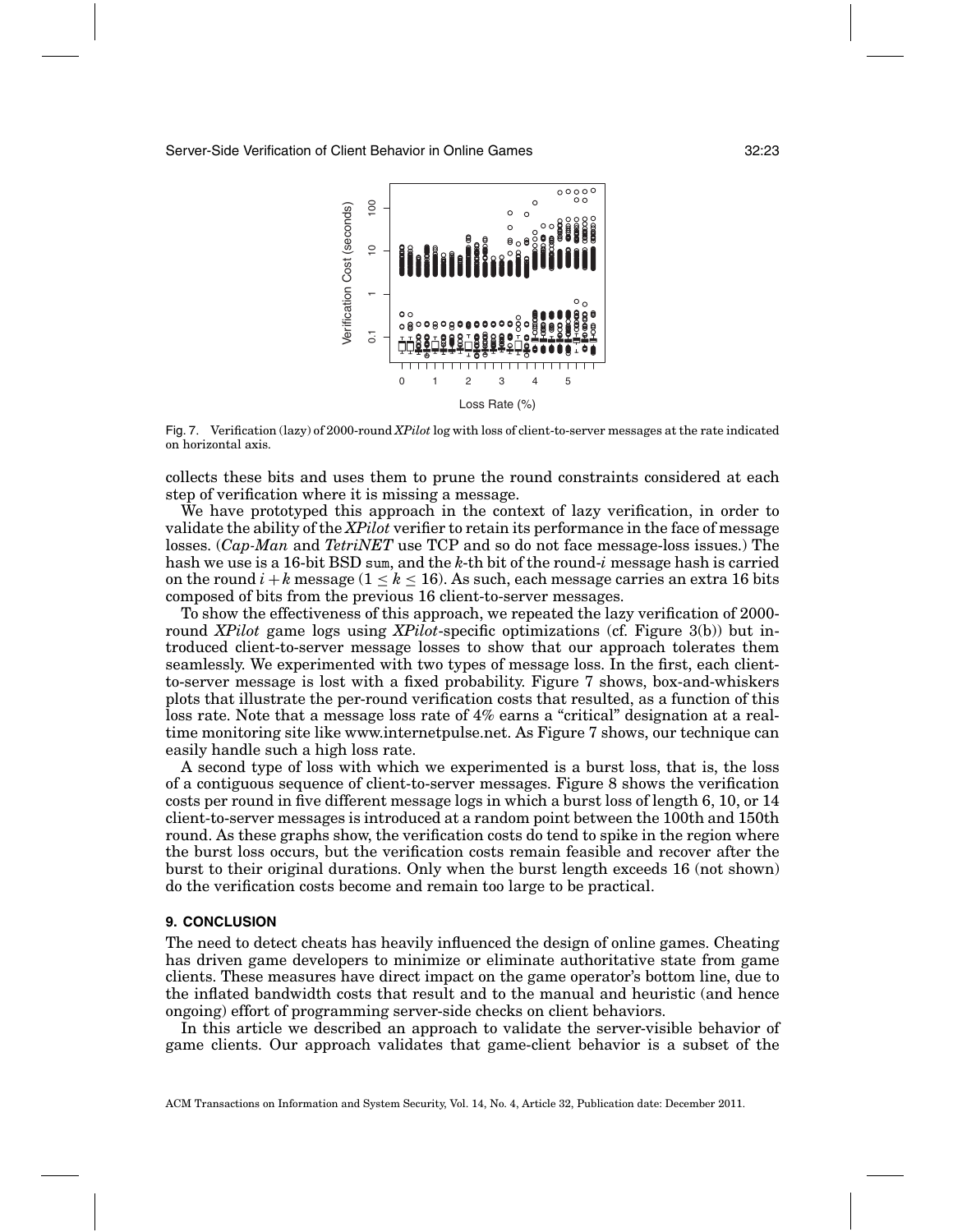32:24 D. Bethea et al.



Fig. 8. Verification (lazy) of *XPilot* logs with randomly induced bursts of client-to-server message losses. Shaded areas designate rounds in which losses occurred.

behaviors that would be witnessed from the sanctioned client software, in light of the previous behaviors of the client and the game state sent to that client. Our technique exploits a common structure in game clients, namely a loop that accepts server and user inputs, manages client state, and updates the server with information necessary for multiplayer game play. Our technique applies symbolic execution to this loop to produce constraints that describe its effects. The game operator can then automatically check the consistency of client updates with these constraints offline. We explored both lazy and eager approaches to constraint generation and investigated the programmer effort each entails, as well as their performance.

We demonstrated our technique using three case studies. In the first, we applied our validation approach to *XPilot*, an existing open-source game. We detailed the ways we adapted our technique, in both the lazy and eager variants, to allow for efficient constraint generation and server-side checking. While this effort demonstrated applying our approach to a real game, it was less satisfying as a test for our technique, in that *XPilot* was developed in the mold of modern games, with virtually no authoritative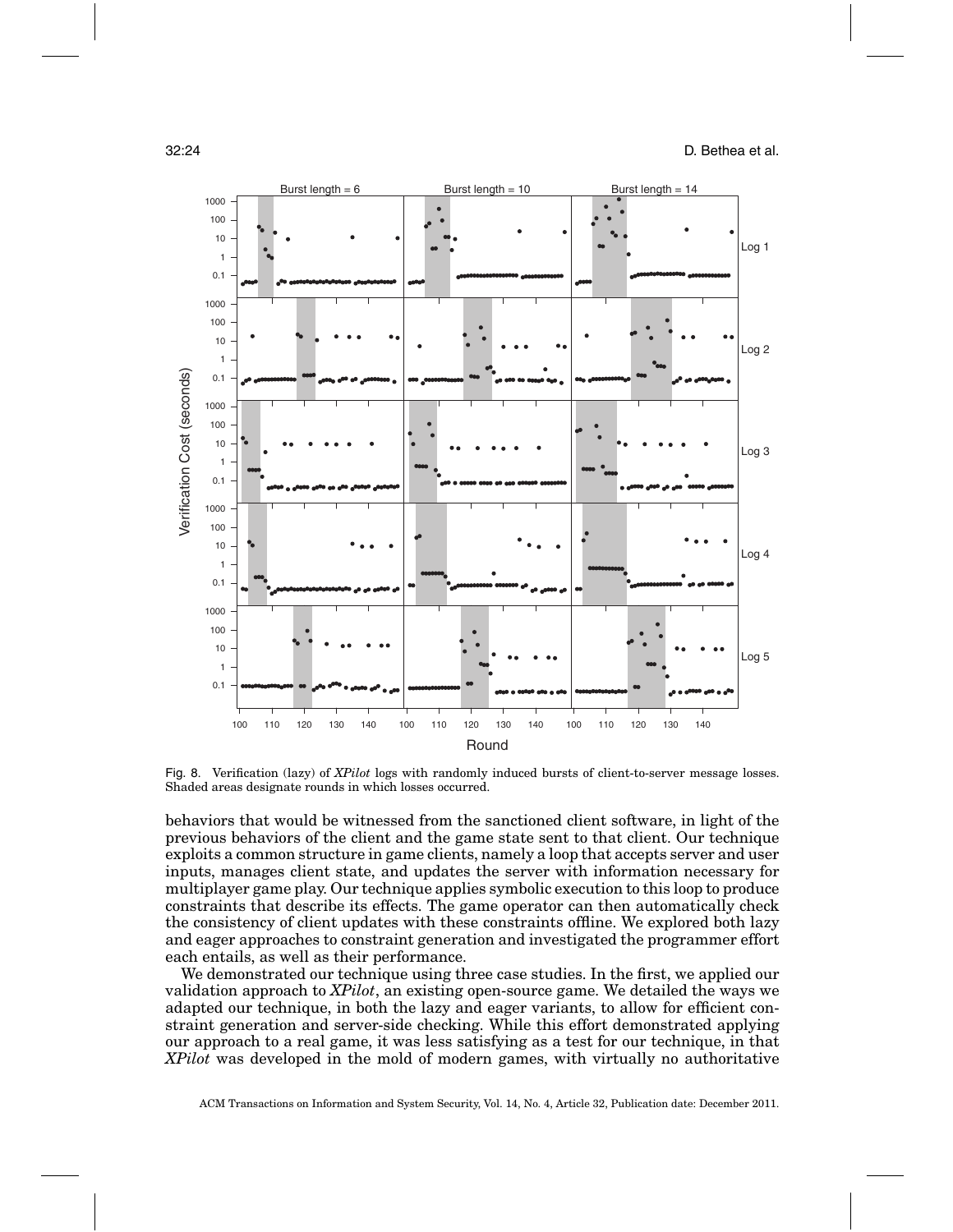state at the client. We thus also applied our technique to a simple game of our own design that illustrated the strengths of our technique more clearly. We then showed simple ways to leverage our technique to reduce bandwidth consumption in a game called *TetriNET*, and returned to *XPilot* to demonstrate a strategy for dealing with message loss.

We believe that our technique can change how game developers address an important class of game cheats today, and in doing so opens up new avenues of game design that permit lower bandwidth utilization and better performance.

# **APPENDIX**

# **A. AN XPILOT ACKNOWLEDGEMENT SCHEME**

As discussed in Section 5.2, an efficient acknowledgement scheme allows the server (and hence verifier) knowledge of the order (and loop iterations) in which the client processed server messages and sent its own messages. In the following, we describe one such scheme that is optimized for messages that arrive at the client mostly in order.

In this scheme, the *XPilot* client includes a sequence number *c2sNbr* on each message it sends to the server, and similarly the server includes a sequence number *s2cNbr* on each message it sends to the client. Each message from the server to a client also includes the largest value of *c2sNbr* received from that client. In each client message, the client includes *c2sAckd*, the largest value of *c2sNbr* received in a server message so far; a sequence *lateMsgs*[] of server message sequence numbers; and a sequence *eventSeq*[] of symbols that encode events in the order they happened at the client. The symbols in *eventSeq*[] can be any of the following. Below, *s2cAckd* is the largest sequence number *s2cNbr* received by the client before sending message *c2sAckd*, and similarly *loopAckd* is the largest client loop iteration completed at the client prior to it sending *c2sAckd*.

- —Loop denotes a completed loop iteration. The *j*-th occurrence of Loop in *eventSeq*[] denotes the completion of loop iteration *loopAckd* + *j*.
- —Send denotes the sending of a message to the server. The *j*-th occurrence of Send in *eventSeq*[] denotes the sending of client message  $c2sAckd + j$ .
- —Recv and Skip denote receiving or skipping the next server message in sequence. The *j*-th occurrence of Recv or Skip in *eventSeq*[] denotes receiving or skipping, respectively, server message *s2cAckd* + *j*. Here, a message a skipped if it has not arrived by the time a server message with a larger sequence number arrives, and so a series of one or more Skip symbols is followed only by Recv in *eventSeq*[].
- —Late denotes the late arrival of a message, that is, the arrival of a message that was previously skipped. The *j*-th occurrence of Late in *eventSeq*[] denotes the arrival of server message *lateMsgs*[*j*].

As such, *lateMsgs*[] contains a sequence number for each server message that arrives after another with a larger sequence number, and so *lateMsgs*[] should be small. *eventSeq*[] may contain more elements, but the symbols can be encoded efficiently, for instance, using Huffman coding [Huffman 1952], and in at most three bits per symbol in the worst case. Note that the server can determine *s2cAckd* and *loopAckd* based on the previous messages received from the client.

# **ACKNOWLEDGMENTS**

We are deeply grateful to Cristian Cadar, Daniel Dunbar, and Dawson Engler for helpful discussions and for permitting us access to an early release of KLEE. Srinivas Krishnan, Alana Libonati, Andy White, and the anonymous reviewers provided helpful comments on drafts of this article.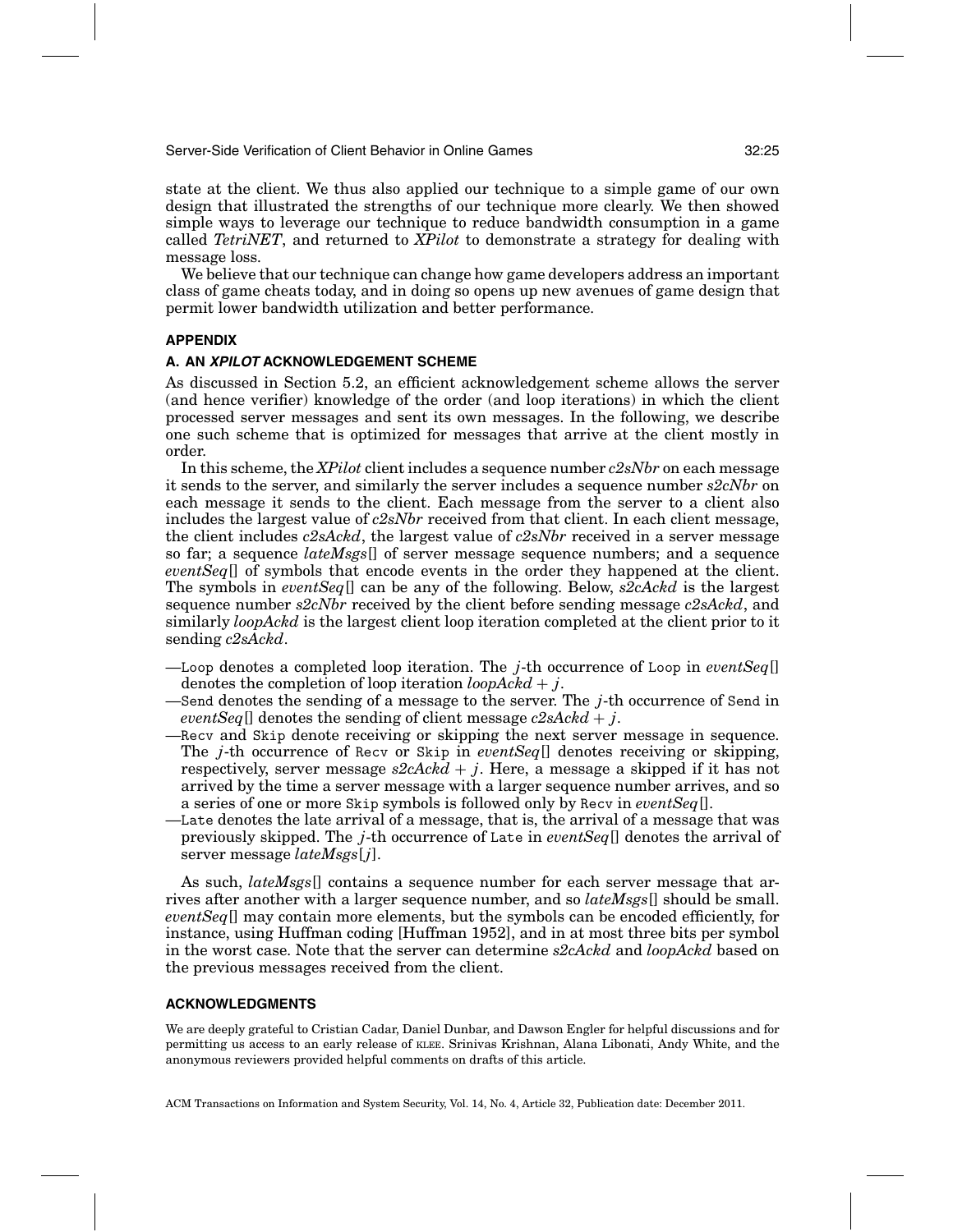# **REFERENCES**

- ALEXANDER, L. 2008. World of warcraft hits 10 million subscribers. http://www.gamasutra.com/phpbin/news index.php?story=17062.
- BAUGHMAN, N. E. AND LEVINE, B. N. 2001. Cheat-proof playout for centralized and distributed online games. In *Proceedings of IEEE INFOCOM*.
- BETHEA, D., COCHRAN, R. A., AND REITER, M. K. 2010. Server-side verification of client behavior in online games. In *Proceedings of the 17th ISOC Network and Distributed System Security Symposium*. 21–36.
- BRUMLEY, D., NEWSOME, J., SONG, D., WANG, H., AND JHA, S. 2006. Towards automatic generation of vulnerabilitybased signatures. In *Proceedings of the IEEE Symposium on Security and Privacy*.
- BRUMLEY, D., WANG, H., JHA, S., AND SONG, D. 2007. Creating vulnerability signatures using weakest preconditions. In *Proceedings of the Computer Security Foundations Symposium*.
- CADAR, C., DUNBAR, D., AND ENGLER, D. 2008. KLEE: Unassisted and automatic generation of high-coverage tests for complex systems programs. In *Proceedings of the 8th USENIX Symposium on Operating Systems Design and Implementation*.
- CADAR, C., GANESH, V., PAWLOWSKI, P. M., DILL, D. L., AND ENGLER, D. R. 2006. EXE: Automatically generating inputs of death. In *Proceedings of the 13th ACM Conference on Computer and Communications Security*.
- CHEN, K.-T., JIANG, J.-W., HUANG, P., CHU, H.-H., LEI, C.-L., AND CHEN, W.-C. 2006. Identifying MMORPG bots: A traffic analysis approach. In *Proceedings of the ACM SIGCHI International Conference on Advances in Computer Entertainment Technology*.
- CHEN, K.-T., PAO, H.-K. K., AND CHANG, H.-C. 2008. Game bot identification based on manifold learning. In *Proceedings of the 7th ACM SIGCOMM Workshop on Network and System Support for Games*. 21–26.
- CHONG, S., LIU, J., MYERS, A. C., QI, X., VIKRAM, N., ZHENG, L., AND ZHENG, X. 2007. Secure web applications via automatic partitioning. In *Proceedings of the 21st ACM Symposium on Operating Systems Principles*. 31–44.
- CRONIN, E., FILSTRUP, B., AND JAMIN, S. 2003. Cheat-proofing dead reckoned multiplayer games. In *Proceedings of the 2nd International Conference on Application and Development of Computer Games*.
- DELAP, M., KNUTSSON, B., LU, H., SOKOLSKY, O., SAMMAPUN, U., LEE, I., AND TSAROUCHIS, C. 2004. Is runtime verification applicable to cheat detection? In *Proceedings of the 3rd ACM SIGCOMM Workshop on Network and System Support for Games*.
- FENG, W., KAISER, E., AND SCHLUESSLER, T. 2008. Stealth measurements for cheat detection in on-line games. In *Proceedings of the 7th ACM SIGCOMM Workshop on Network and System Support for Games*. 15–20.
- GAMASUTRA STAFF. 2009. Analyst: Online games now \$11b of \$44b worldwide game market. http://www. gamasutra.com/php-bin/news index.php?story=23954.
- GANESH, V. AND DILL, D. L. 2007. A decision procedure for bit-vectors and arrays. In *Proceedings of the 19th International Conference on Computer Aided Verification (CAV'07)*. 519–531.
- GIFFIN, J. T., JHA, S., AND MILLER, B. P. 2002. Detecting manipulated remote call streams. In *Proceedings of the 11th USENIX Security Symposium*.
- GOODMAN, J. AND VERBRUGGE, C. 2008. A peer auditing scheme for cheat elimination in MMOGs. In *Proceedings of the 7th ACM SIGCOMM Workshop on Network and System Support for Games*. 9–14.
- GUHA, A., KRISHNAMURTHI, S., AND JIM, T. 2009. Using static analysis for Ajax intrusion detection. In *Proceedings of the 18th International World Wide Web Conference*. 561–570.
- HOGLUND, G. AND MCGRAW, G. 2007. *Exploiting Online Games: Cheating Massively Distributed Systems*. Addison-Wesley Professional.
- HUFFMAN, D. A. 1952. A method for the construction of minimum-redundancy codes. *Proc. Institute Radio Engin. 40,* 9, 1098–1101.
- IZAIKU, T., YAMAMOTO, S., MURATA, Y., SHIBATA, N., YASUMOTO, K., AND ITO, M. 2006. Cheat detection for MMORPG on P2P environments. In *Proceedings of the 5th ACM SIGCOMM Workshop on Network and System Support for Games*.
- JAGER, I. AND BRUMLEY, D. 2010. Efficient directionless weakest preconditions. Tech. rep. CMU-CyLab-10-002, Cylab, Carnegie Mellon University.
- JHA, S., KATZENBEISSER, S., SCHALLHART, C., VEITH, H., AND CHENNEY, S. 2007. Enforcing semantic integrity on untrusted clients in networked virtual environments (extended abstract). In *Proceedings of the IEEE Symposium on Security and Privacy*. 179–186.
- KABUS, P., TERPSTRA, W. W., CILIA, M., AND BUCHMANN, A. P. 2005. Addressing cheating in distributed MMOGs. In *Proceedings of 4th ACM SIGCOMM Workshop on Network and System Support for Games*.
- KAISER, E., FENG, W., AND SCHLUESSLER, T. 2009. Fides: Remote anomaly-based cheat detection using client emulation. In *Proceedings of the 16th ACM Conference on Computer and Communications Security*.